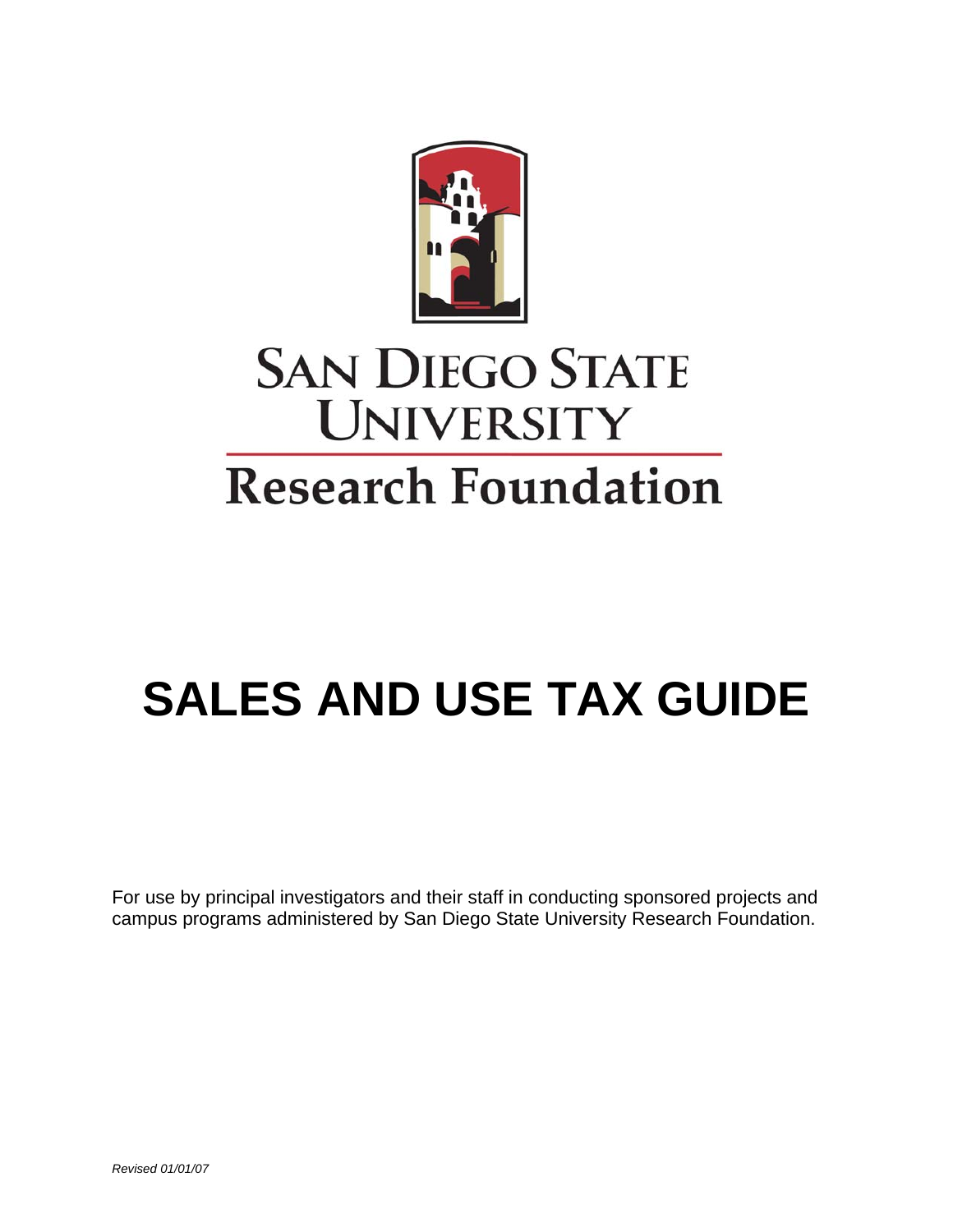## **I. INTRODUCTION**

San Diego State University Research Foundation is subject to sales and use tax imposed by the state of California upon retailers and purchasers conducting business in the state. Administration of these laws is through the State Board of Equalization. The laws have been interpreted through regulations, court cases, hearing reports, opinion letters and annotations.

In California, the base and rate for sales and use tax purposes are the same. District taxes may add to the rate and vary from location to location, generally by county. Sellers must determine whether they collect or accrue sales or use tax on the sale or lease of tangible personal property. Whether such tax is technically a sales tax or a use tax, the practical result is the same - the seller will report the same amount of tax with respect to the transaction.

From a purchaser's standpoint, similar determinations must be made upon the acquisition of property and subsequent sale or self-consumption of such property.

The key issues for a seller in determining applicability of tax are:

- If Is the transaction subject to sales or use tax, or otherwise exempt from such taxes?
- Does the purchaser have a valid resale certificate?
- If the tax must be collected, at what rate must it be collected?

A purchaser faces similar issues:

- Is the transaction subject to sales or use tax, or otherwise exempt from such taxes?
- Is the seller collecting taxes?
- If sales or use tax must be collected or accrued, at what rate?

#### **II. WHAT IS SALES TAX?**

#### **A. Imposition of Sales Tax**

The California sales tax is generally imposed upon a retailer for the privilege of selling tangible property in California at retail. The retailer may be a California retailer or an out-of-state retailer engaged in business in California.

#### **B. California Retailer**

A California retailer is a seller of tangible personal property who has a business location in California and engages in selling tangible personal property in the state at retail.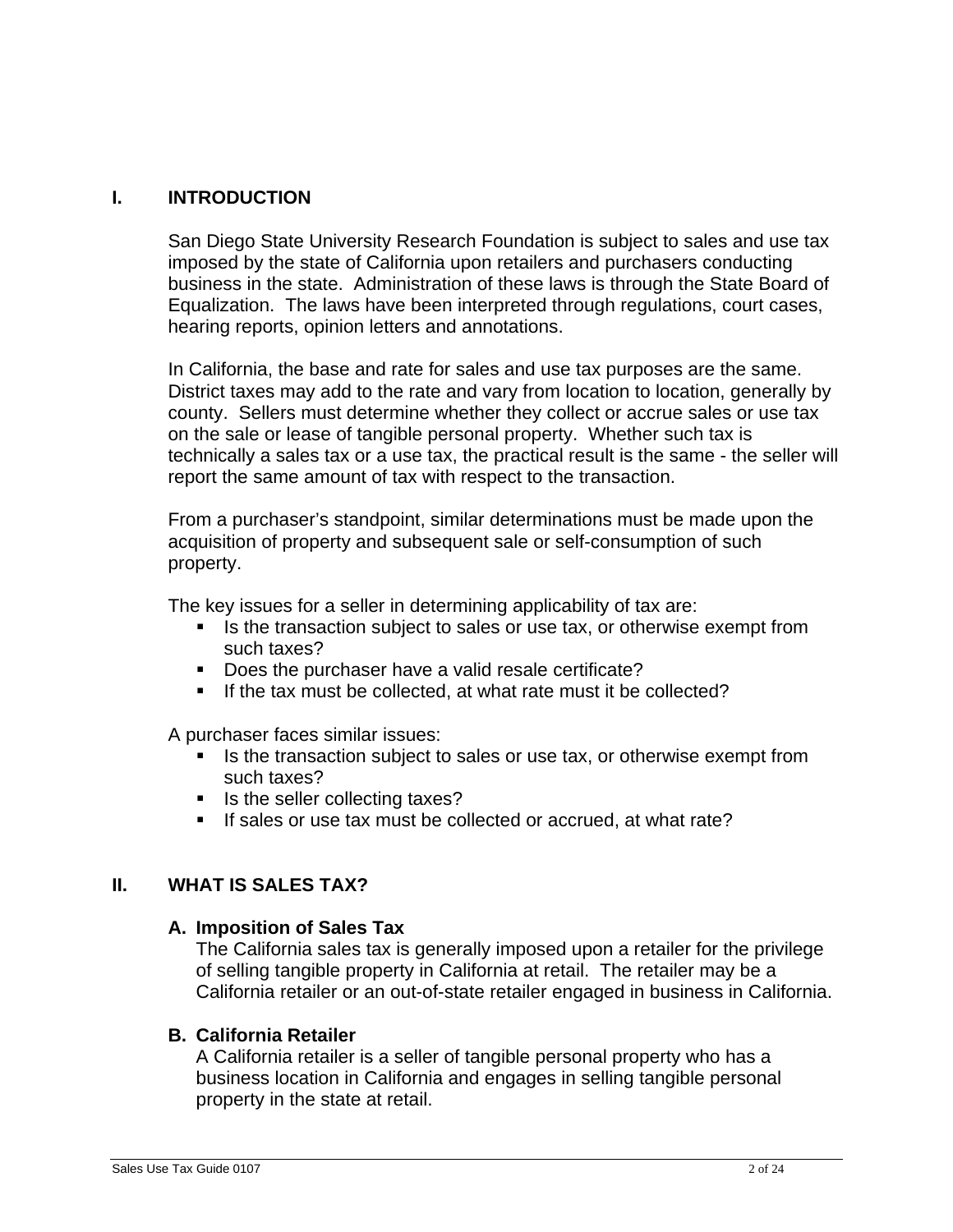## **C. Out-of-State Retailer Engaged in Business in California**

An "out-of-state retailer engaged in business in California" is an out-of-state retailer who has a physical presence (i.e., business operations or "nexus") in the state and sells tangible personal property to California consumers.

#### **III. WHAT IS USE TAX?**

## **A. Imposition of Use Tax**

Use tax is imposed upon a consumer for the storage, use or other consumption in this state of tangible personal property. The use tax is generally imposed:

- Upon purchase of consumables or capital assets from out-of-state vendors *not* doing business in California.
- Upon purchase of consumables or capital assets shipped from out of state directly in-state by an out-of-state vendor doing business in California. In this case, the use tax is imposed upon the vendor, who generally collects the tax.
- Upon self-consumption of items originally purchased for resale.

SDSU Research Foundation is responsible for self-accruing the use tax in situations 1 and 3. If under situation 2, no tax is collected, SDSU Research Foundation is responsible for self-accruing the use tax. The tax rate applied is based on the tax rate for the location where the goods are delivered. In some cases, the vendor may invoice for the state rate but not the additional district tax added by individual counties. SDSU Research Foundation is responsible for self-accruing any portion of tax not included on the invoice.

## **B. Obligation of California Retailer & Purchaser Who Self-Consumes; Sales Tax vs. Use Tax**

A purchase from a California retailer is subject to the sales tax, not the use tax. A California retailer who does not collect the sales tax from the purchaser is simply electing not to reimburse itself for the sales tax. The obligation remains with the retailer and cannot be transferred to the purchaser in the event the sales tax remains unpaid to the state. Only the issuance of a resale certificate by the purchaser to the retailer will transfer the liability of the sales tax to the purchaser. The purchaser then becomes responsible for collecting the sales tax at the time of resale. If the purchaser subsequently decides to self-consume the item originally purchased for resale, the purchaser would be liable for use tax on the item.

#### **C. Out-of-State Retailer Engaged in Business in California; Sales Tax vs. Use Tax**

An out-of-state retailer who has "nexus" in California is required to register with the state of California. The registration requirement generally arises from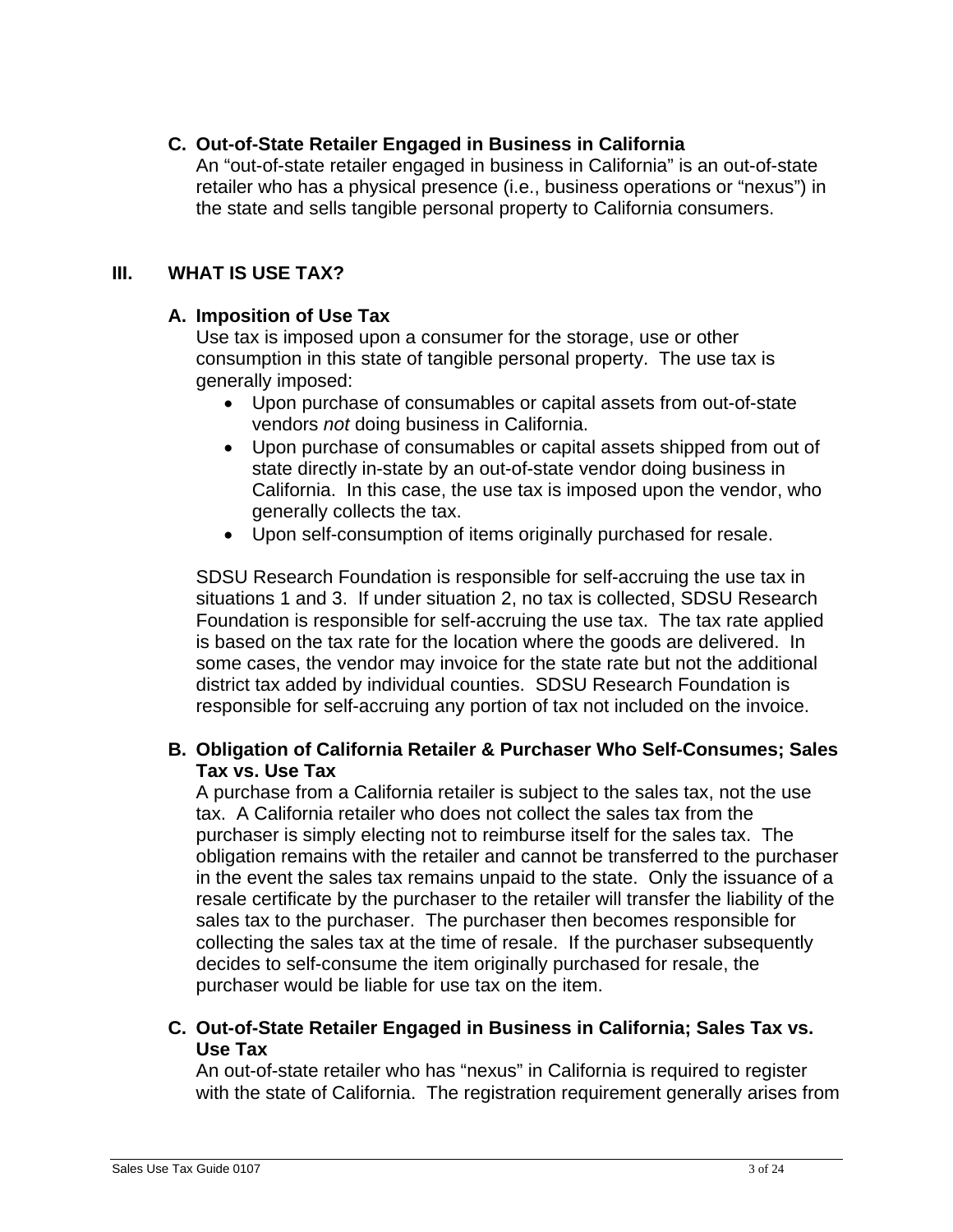an out-of-state company's physical presence (nexus) in the state. Sales of tangible personal property from inventory located in California by an out-ofstate retailer engaged in business in California are subject to California *sales tax*.

An out-of-state retailer engaged in business in California who ships property from outside the state to a California consumer is responsible for collecting the *use tax* from the purchaser. However, as the transaction is subject to *use tax* the purchaser remains liable for payment of the tax to the state unless a receipt from the retailer is received relieving the purchaser of the responsibility for the payment of the tax. SDSU Research Foundation will pay use tax to an out-of-state vendor upon receipt from the vendor of a completed W-9 and Seller's Permit.

## **D. Out-of-State Retailer without Nexus in California**

An out-of-state retailer who does not have a physical presence in California (i.e., lacks nexus) is not required to collect use tax on behalf of California. However, any person purchasing an item from an out-of-state retailer is responsible for remitting the *use tax* upon the storage, use or other consumption of the tangible personal property in this state.

Note: Some out-of-state vendors may automatically include the sales tax amount for their respective state on the invoice. It is the responsibility of the SDSU Research Foundation buyer to contact the vendor and indicate that we are not responsible for the payment of the out-of-state tax. The vendor will, either okay a reduction of the invoice and approve for payment as is, or advise that a new invoice will be sent. The new approved amount will be paid to the vendor and California use tax will be calculated, accrued and paid directly to the state of California by SDSU Research Foundation.

Note: It is also a common practice for out-of-state vendors to have property drop shipped directly from their supplier to the end user. If the supplier is located in California, this may actually be a sales tax transaction. Therefore, it is important to review shipping terms or place of origin on packing slips and/or invoices.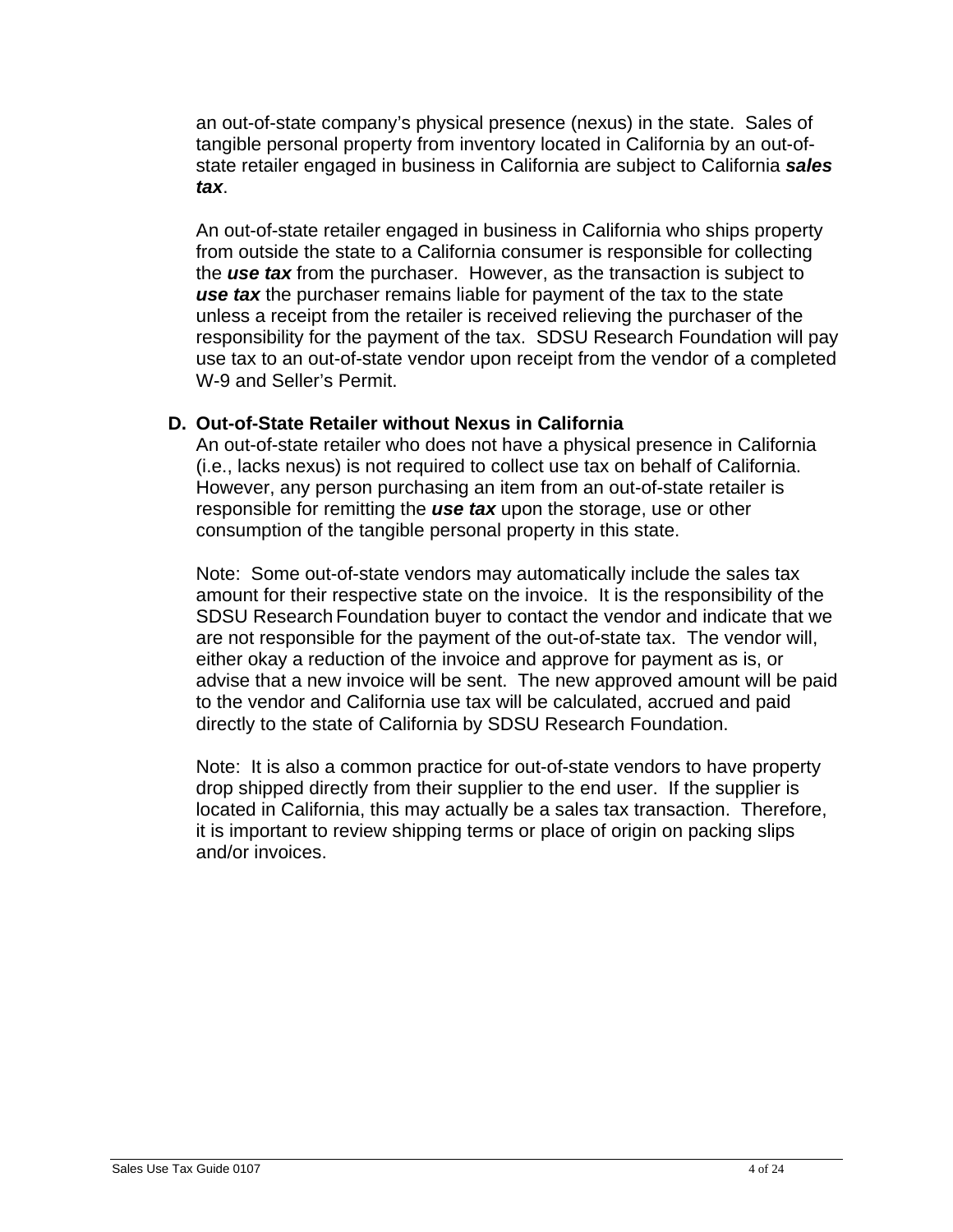## **IV. SALES FOR RESALE**

The sales tax *does not apply* to a sale of tangible personal property made in California if it is a sale for resale. A sale for resale is a sale of tangible personal property that is not sold at retail, i.e. the item is being purchased from a seller to be resold by the purchaser to a consumer. The sale by the seller to the purchaser is *exempt* from tax. The purchaser will charge *sales tax* when the item is ultimately sold to the consumer. However, the burden of proof is upon the seller to establish a sale for resale, and may be satisfied by obtaining a valid resale certificate from the purchaser.

*Example:* KPBS purchases books and CDs from a local vendor. These items are purchased for resale and will be resold to its customers. SDSU Research Foundation will issue a resale certificate to the local vendor in order to purchase the items without the addition of tax. Absent such resale certificate, the local vendor would be responsible for collecting the sales tax at the time the sale is made. When the items are sold to KPBS customers, sales tax will be added to the sales price.

## **V. SDSU RESEARCH FOUNDATION AS RECIPIENT OF GRANT/CONTRACT FUNDS**

#### **A. United States Government Grants**

When SDSU Research Foundation is the recipient of a research grant or other grant from a United States government agency or instrumentality, SDSU Research Foundation may receive money, government property or both for use in fulfilling the grants and contracts objectives. Any property purchased with grant funds are subject to California sales or use tax when SDSU Research Foundation purchases items of tangible personal property to consume in its research or in furtherance of the grant purpose.

#### **B. Grants or Contracts with Non-United States Government Entities**

When SDSU Research Foundation conducts research under a contract with the state of California, SDSU Research Foundation is deemed the consumer of property consumed in the performance of the contract *and sales tax must be paid to suppliers or use tax accrued* and paid directly to the state. SDSU Research Foundation will be considered the retailer of any property sold to the state of California under the terms of its contract and *sales tax will* apply to the sale.

#### **VI. PURCHASING DISBURSEMENTS**

#### **A. California Vendors vs. Out-of-State Vendors**

1) Policy for Vendors Not Charging Tax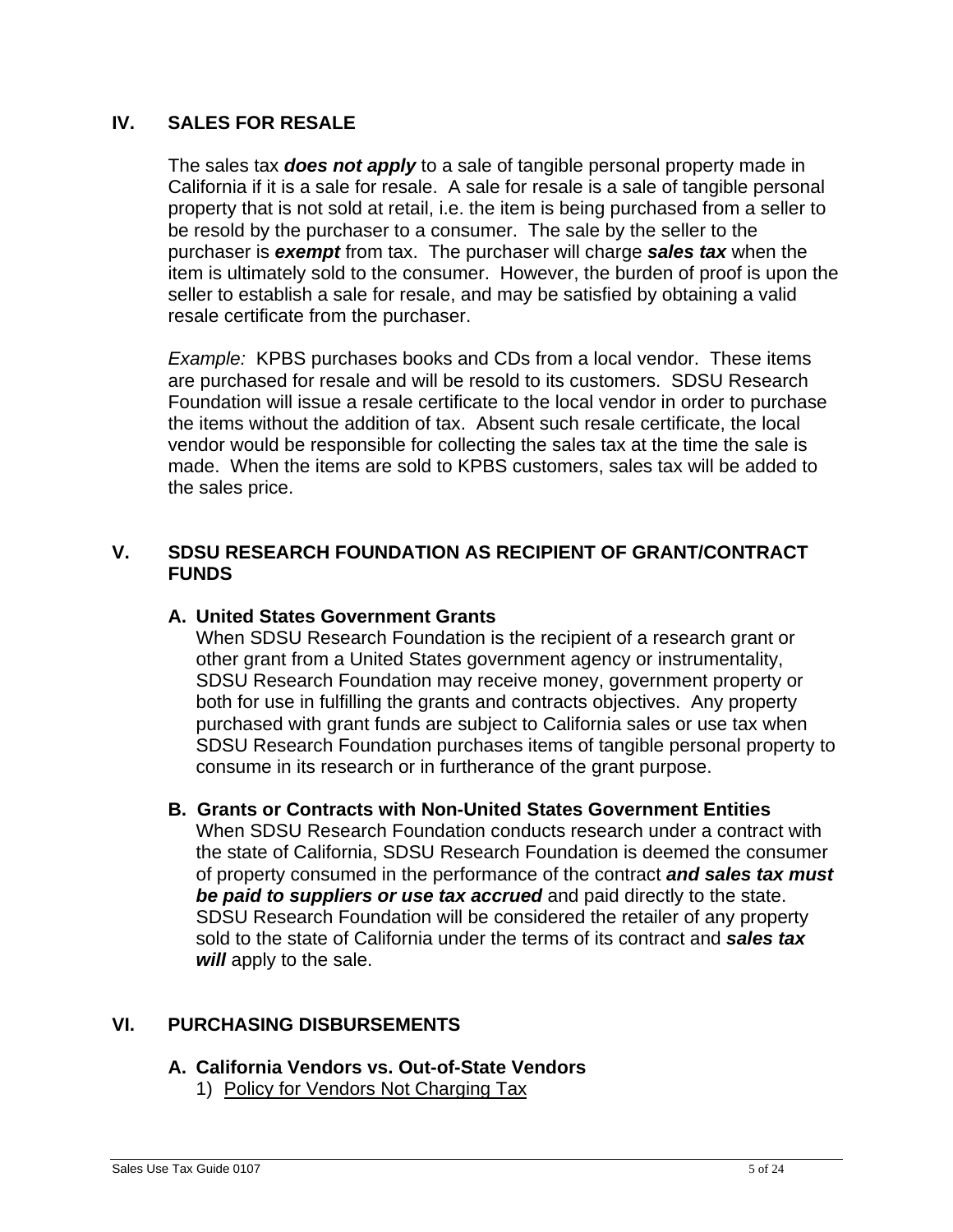Vendors will generally charge sales tax to SDSU Research Foundation on sales of tangible personal property. The following are instances where vendors will not charge sales tax:

- **SDSU Research Foundation is purchasing items for resale and issues** a resale certificate to the vendor.
- The vendor is not engaged in business in California and is not required to collect the sales or use tax. Generally, the vendor is located out-ofstate.

For sales of tangible personal property at retail by a California retailer, the sales tax is the responsibility of the vendor**. In the event that the vendor accidentally or intentionally omits the sales tax on the invoice, receipt, or sales agreement/contract, SDSU Research Foundation does not have a legal liability to remit the tax to the State.** (Note that this applies only to the state tax rate and *not* to the various district taxes required in many California counties.) Additionally, whether a retailer adds sales tax reimbursement to the sales price of the tangible personal property sold at retail to a purchaser depends solely upon the terms of the agreement of sale. Consequently, if the retailer wishes to obtain reimbursement for a sales transaction after the fact, it does not have any legal right to collect the tax from the purchaser in the absence of a sales agreement allowing for the collection of tax.

2) Consumed Items Purchased Without Tax

Items purchased under a resale certificate that are used or consumed prior to reselling the item are subject to use tax. SDSU Research Foundation must accrue the use tax on these items. Certain uses such as for demonstration and display or scrapping leftover or obsolete inventory are not taxable use.

3) Reimbursement Policy for Purchases Made from Out-of-State Vendors When an individual makes a purchase with his/her personal funds from an out-of-state vendor who does not charge sales or use tax, and subsequently requests reimbursement from SDSU Research Foundation, it is SDSU Research Foundation's responsibility to accrue the use tax.

*Example:* A professor requires a textbook for research purposes and orders the book from an out-of-state distributor and uses his personal charge card. The company is not registered in California. Therefore, use tax is not charged on the purchase. The professor then submits the charge slip and requests a reimbursement for expenses. SDSU Research Foundation must accrue the use tax due on the purchase made by the professor.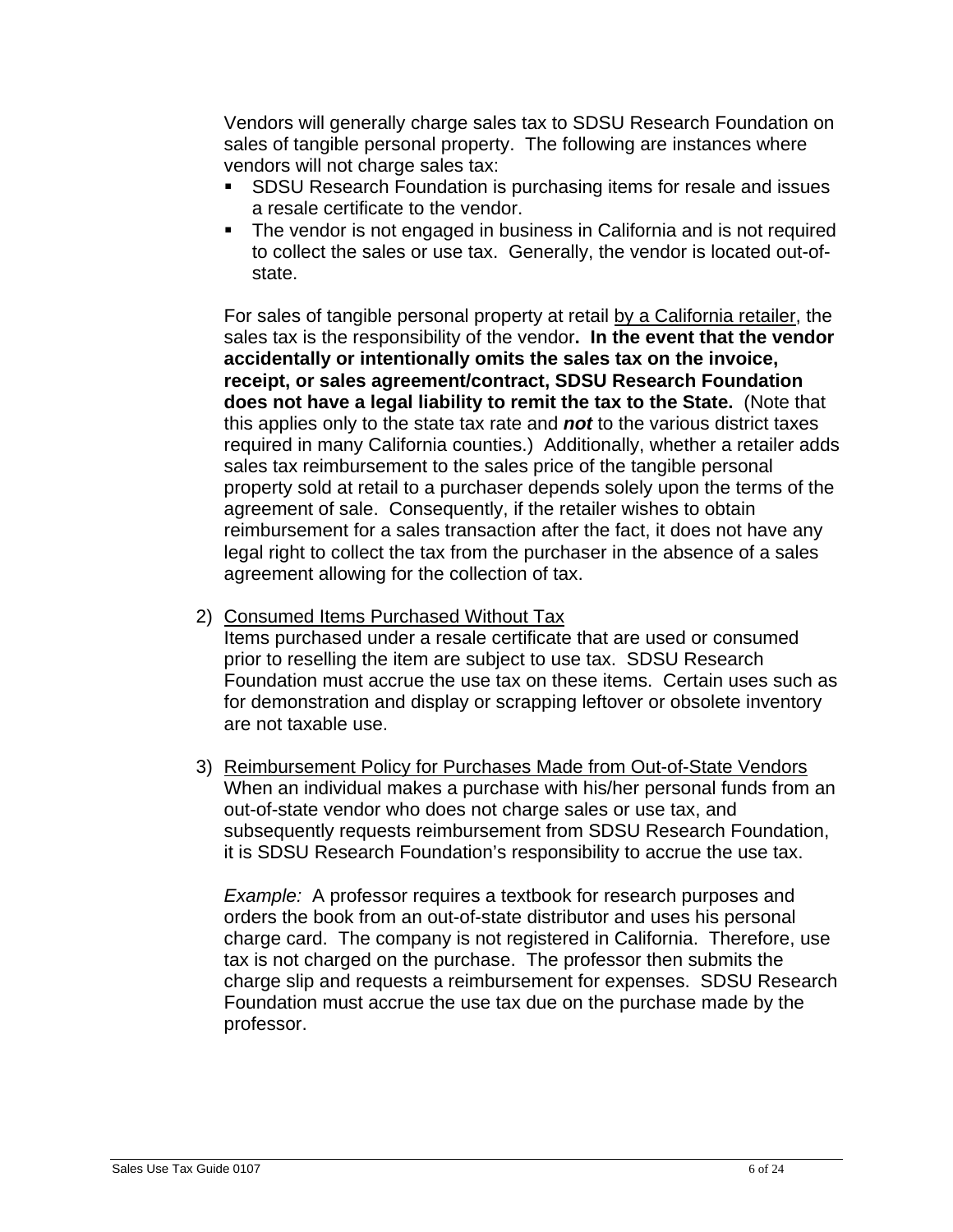## 4) Transaction Taxes

Occasionally, items will be purchased from California vendors or out-ofstate vendors engaged in business in California, that are not engaged in business in the county to which the purchases are delivered. Consequently, they are not required to collect the transaction tax for the district. In this case, the transaction taxes become the responsibility of the purchaser as use tax. The use tax is complementary to the sales tax and imposed upon the storage, use or other consumption in the district of tangible personal property purchased from any retailer for storage, use or other consumption in the district.

*Example:* A project located on the Imperial Valley campus of SDSU purchases supplies from a vendor located in San Diego County. The vendor is solely engaged in business in San Diego County. Consequently, the vendor is responsible for collecting the base state tax rate only and not the district taxes imposed by Imperial County. SDSU Research Foundation must self accrue and report the applicable district taxes.

# **B. Purchase of Tangible Personal Property**

Tangible personal property is defined as personal property that may be seen, weighed, measured, felt, touched, or which is in any other manner perceptible to the senses.

*Examples:* Equipment, canned software programs, books, office supplies

Every person storing, using, or otherwise consuming in this state any tangible personal property purchased from a retailer is liable for use tax. The liability is not extinguished until the tax has been paid to the state, or the consumer has a receipt from a retailer engaged in business in this state (proof of sales tax paid). The following are examples of purchases subject to use tax:

- Tangible personal property purchased from an out-of-state vendor who is not engaged in business in California is subject to use tax if consumed by the purchaser.
- **Tangible personal property purchased for resale from a California retailer** or out-of-state retailer engaged in business in California that is subsequently consumed by the consumer rather than resold is subject to use tax.

# **C. Purchase of Services and Labor**

The definition of sale for California sales/use tax purposes generally does not include services. Accordingly, services are not subject to the California sales/use tax even if tangible personal property is transferred to the purchaser, as long as it is incidental to the service. However, at times it is difficult to distinguish a service that transfers incidental tangible personal property from tangible personal property that is subject to tax. The basic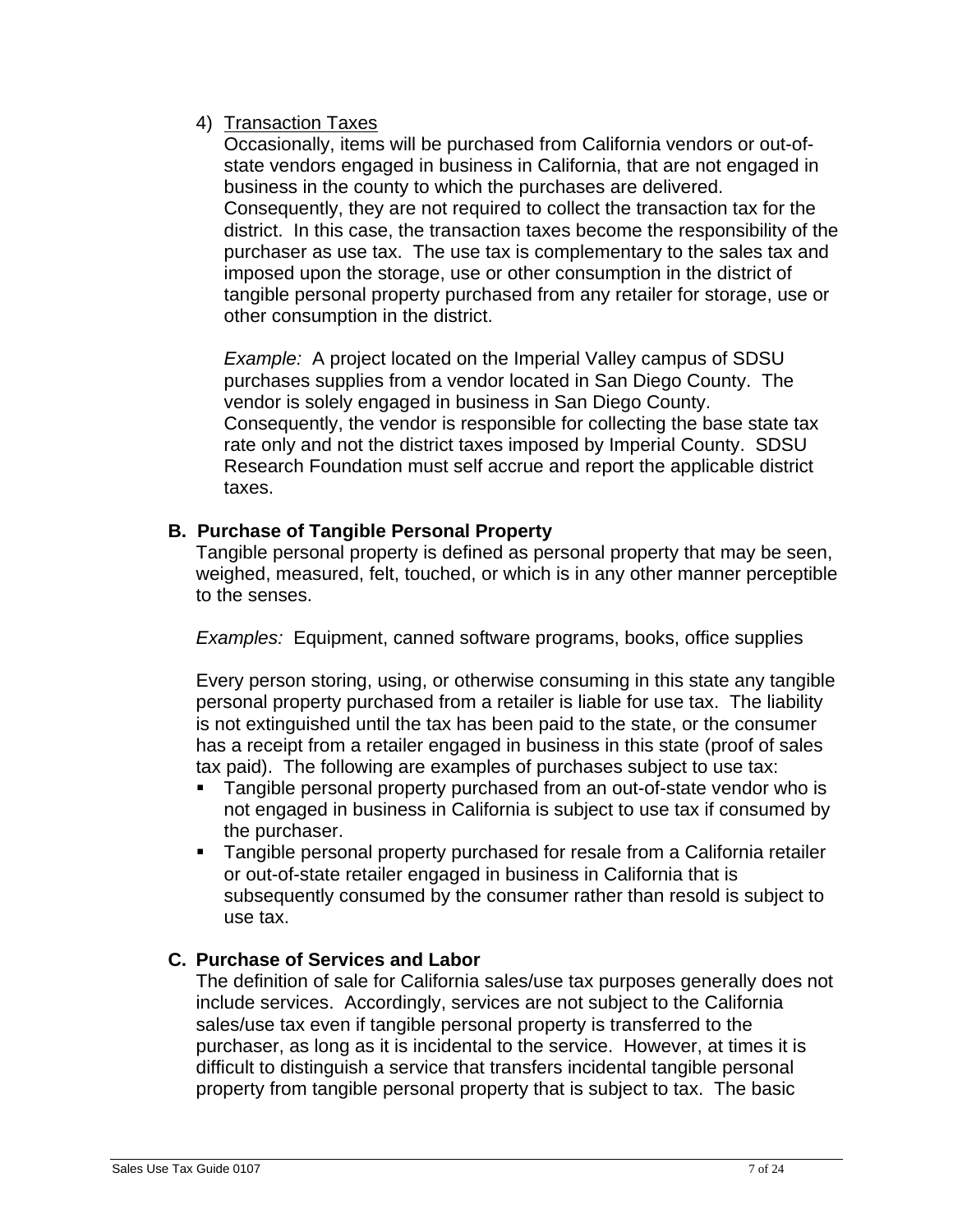distinction in determining whether a particular transaction involves a sale of tangible personal property or the transfer of tangible personal property incidental to the performance of a service is one of the true objects of the contract. If the service is the true object of the contract, the transaction is not subject to tax.

#### **D. Purchases for Resale**

To prevent sales/use tax evasion and to reinforce the duty to collect the tax, it is presumed that tangible personal property sold by any person for delivery in this state is sold for storage, use, or other consumption in this State until the contrary is established. A certificate accepted by a seller that denotes that the item is being purchased for resale *will relieve the seller of any liability for the sales tax*. As a result, if SDSU Research Foundation gives a resale certificate to a vendor, the liability for the tax will rest with SDSU Research Foundation.

## **E. Interstate and Foreign Commerce**

1) In-Bound Transactions

If tangible personal property is shipped from an out-of-state location to a California location, use tax is due. The method of transportation is irrelevant to the determination of use tax. However, transportation by common carrier directly to the customer is not included in the amount subject to tax.

## 2) Out-Bound Transactions

If tangible personal property is shipped directly by the vendor (using a common carrier) to an out-of-state location, the transaction is exempt from sales/use tax. Note: the tangible personal property cannot be "picked up" by the purchaser and taken out-of-state; nor generally, can the vendor deliver it in his or her own truck.

#### 3) Interstate Exemption Rule – 90-Day Test

- If tangible personal property is delivered to an out-of-state location and first used out-of-state for 90 days, no California use tax is due.
- First functional use must be out-of-state.
- Storing the property at an out-of-state location while waiting for the 90 days to pass does not count.
- **Transit time to return the property to California does not count.**
- If brought to California on day 91 (or after), the presumption is that it was purchased for use out-of-state unless it is used outside of the state for more than 50% of the first six months after entering the state (Regulation 1620).

*Example:* A biology professor purchases a piece of equipment and the vendor delivers the equipment directly to a research site in Alaska. The equipment will be used by the research team and returned to San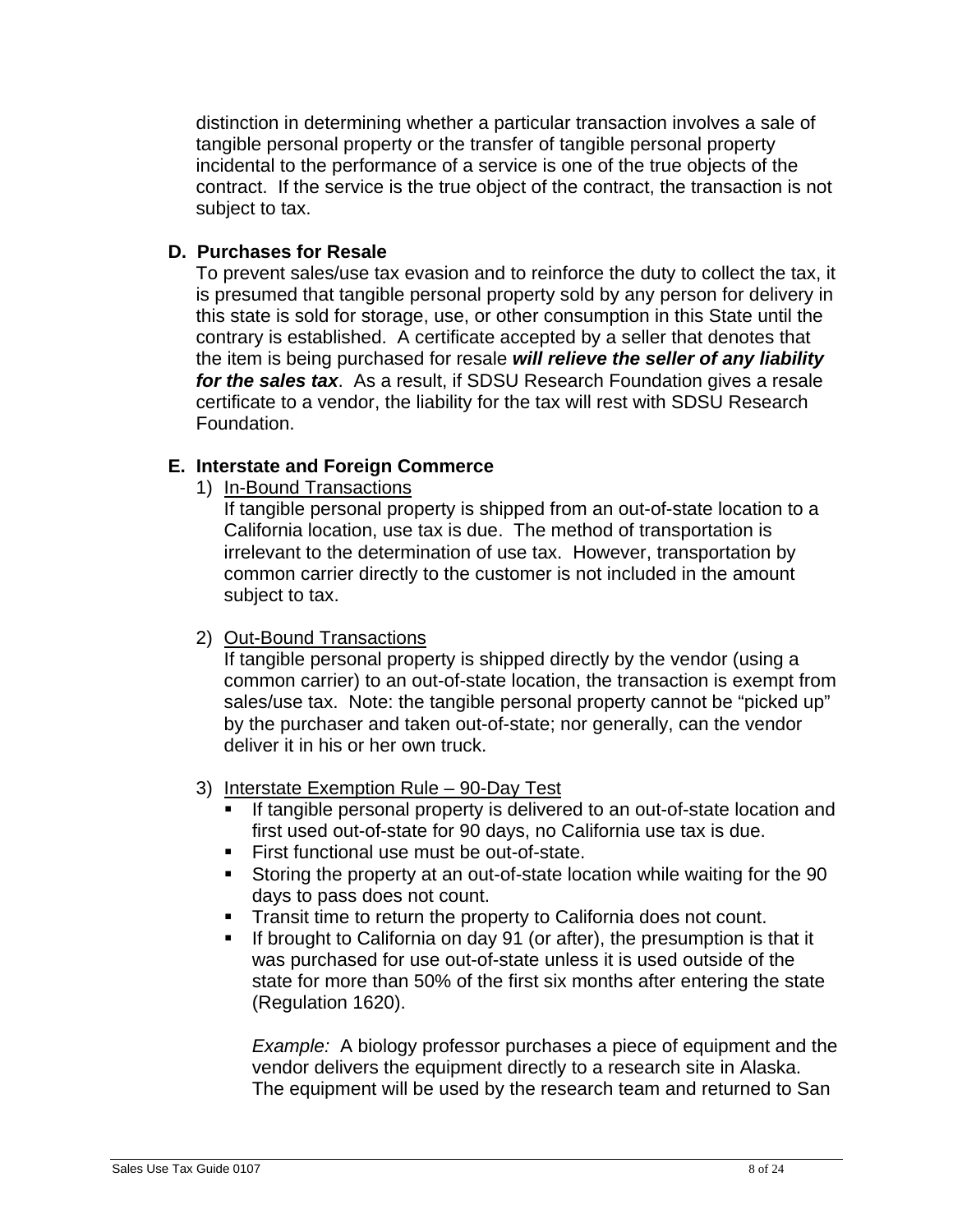Diego at the end of the summer research season. If the project has a reasonable expectation that they will meet the requirements of the 90 day test, the transaction will be exempt from California sales/use tax.

Note: Although the equipment is exempt from California sales/use tax, there may tax due in the destination state. In this case, Alaska does not have a general state sales tax, but does have local sales tax. Each purchase of this nature will need to be researched to determine the appropriate tax status.

The Interstate Exemption Rule may be declared provided the following actions are taken:

- a) The project will indicate on the requisition that no sales tax is required because the Interstate Exemption Rule applies.
- b) The project will attach a short memo to the requisition indicating anticipated arrival date of tangible personal property at the out-ofstate location, location of property, dates the property will be used, and the anticipated date the equipment will be shipped to California. The duration of time between arrival and departure dates of equipment must be more than 90 days.
- c) When the equipment has been returned to California, the project is responsible for sending a copy of the shipping/packing invoices that provide proof of the arrival and departure dates of the property at the out-of-state location to the SDSU Research Foundation Buyer. This documentation will provide proof for audit purposes.
- d) The SDSU Research Foundation Buyer will maintain a file and follow up with the project to ensure that appropriate documentation is received. If no action is taken by the project to provide the documentation, the Buyer will work with Accounts Payable to accrue use tax on the purchase.

## 4) Exports

Sales tax does not apply when all of the following conditions are met:

- The tangible personal property is intended for a foreign destination.
- The sales contract is irrevocably committed to the process of exportation at the time of sale.
- The property is delivered to the foreign location prior to any use.

# **VII. TAXABILITY BY PRODUCT DESCRIPTION - TABLE**

The following table provides a listing of some of the more commonly used products purchased by SDSU Research Foundation project/departments. The tax status indicates whether the item is generally taxable or not. This tax may come in the form of sales tax or use tax depending on the status of the vendor.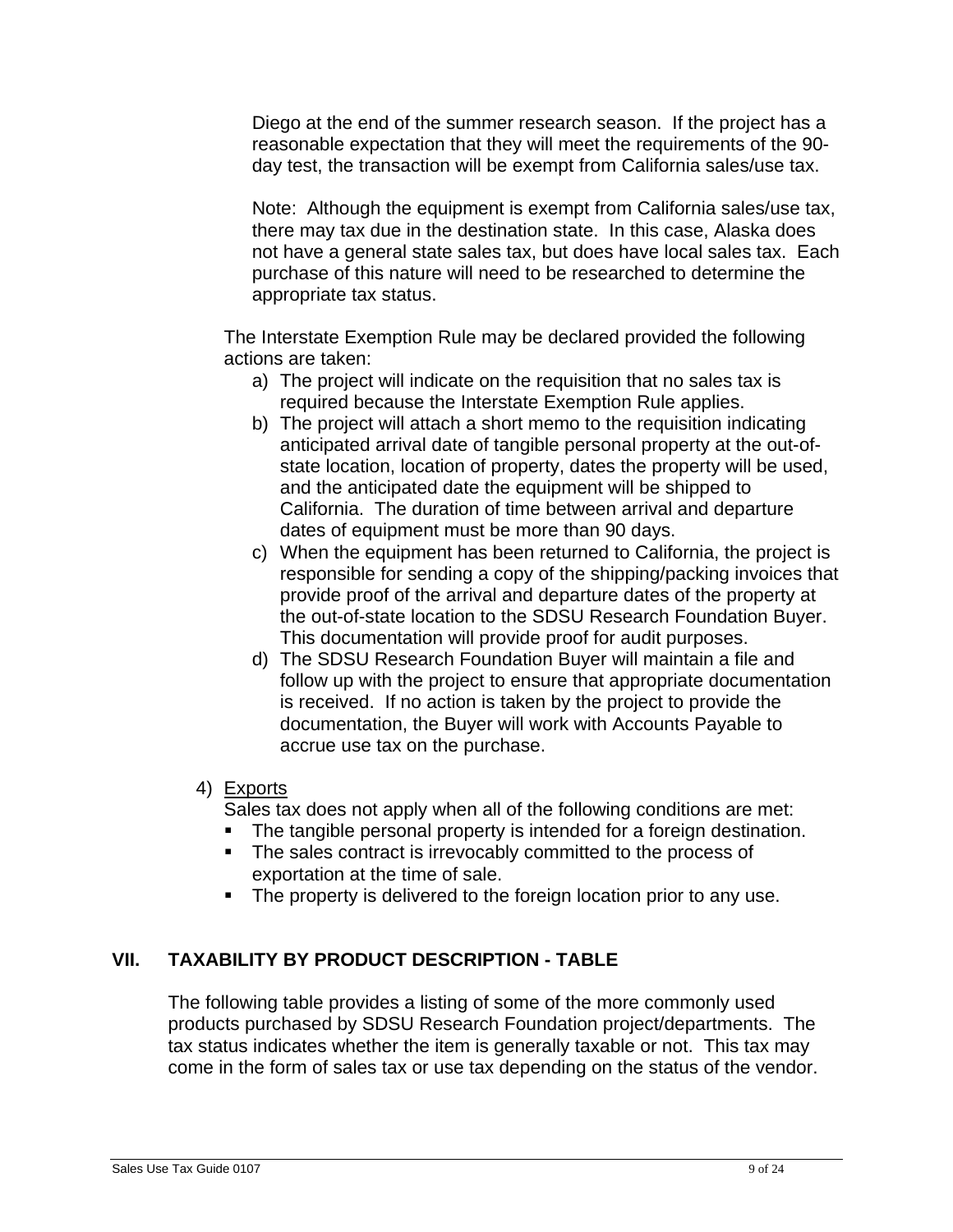| <b>Status</b><br><b>Description</b><br><b>Comments</b><br>Accommodations<br><b>NO</b><br><b>NO</b><br>Accountants<br>Advertising - Newspaper<br><b>NO</b><br><b>YES</b><br><b>Air Filters</b><br><b>NO</b><br>Airfare<br><b>YES</b><br><b>Animal Cages</b><br><b>Animal Feed for Food Animals</b><br><b>NO</b><br>Animal Feed - In General<br><b>YES</b> |
|----------------------------------------------------------------------------------------------------------------------------------------------------------------------------------------------------------------------------------------------------------------------------------------------------------------------------------------------------------|
|                                                                                                                                                                                                                                                                                                                                                          |
|                                                                                                                                                                                                                                                                                                                                                          |
|                                                                                                                                                                                                                                                                                                                                                          |
|                                                                                                                                                                                                                                                                                                                                                          |
|                                                                                                                                                                                                                                                                                                                                                          |
|                                                                                                                                                                                                                                                                                                                                                          |
|                                                                                                                                                                                                                                                                                                                                                          |
|                                                                                                                                                                                                                                                                                                                                                          |
|                                                                                                                                                                                                                                                                                                                                                          |
| Animal Feed - Medicated In General<br>Medicated feed for animals that are<br><b>YES</b>                                                                                                                                                                                                                                                                  |
| normally consumed by humans is                                                                                                                                                                                                                                                                                                                           |
| exempt.                                                                                                                                                                                                                                                                                                                                                  |
| <b>YES</b><br>Animals - Laboratory, Non Food Animals                                                                                                                                                                                                                                                                                                     |
| Animals - Laboratory, Food Animals<br><b>NO</b>                                                                                                                                                                                                                                                                                                          |
| <b>YES</b><br>Appliances                                                                                                                                                                                                                                                                                                                                 |
| Appliances-Mandatory Warranties<br>See Section VIII, AA, Warranties.<br><b>YES</b>                                                                                                                                                                                                                                                                       |
| (Generally included in selling price of                                                                                                                                                                                                                                                                                                                  |
| item purchased.)                                                                                                                                                                                                                                                                                                                                         |
| See Section VIII, AA, Warranties.<br><b>NO</b><br>Appliances-Optional Warranties                                                                                                                                                                                                                                                                         |
| <b>YES</b><br><b>Art Supplies</b>                                                                                                                                                                                                                                                                                                                        |
| Art Work<br>YES/NO<br>See Section VIII, A.                                                                                                                                                                                                                                                                                                               |
| Athletic/Recreational Equipment/Supplies<br><b>YES</b>                                                                                                                                                                                                                                                                                                   |
| Audio Visual Equipment and Supplies<br><b>YES</b>                                                                                                                                                                                                                                                                                                        |
| <b>Audio Visual Service</b><br><b>YES</b><br>See Section VIII, B.                                                                                                                                                                                                                                                                                        |
| <b>Automotive Parts and Accessories</b><br><b>YES</b>                                                                                                                                                                                                                                                                                                    |
| <b>NO</b><br><b>Automotive Repair and Services</b>                                                                                                                                                                                                                                                                                                       |
| <b>YES</b><br><b>Aviation Parts and Supplies</b>                                                                                                                                                                                                                                                                                                         |
| <b>Aviation Services</b><br><b>NO</b>                                                                                                                                                                                                                                                                                                                    |
| Awards, Plaques, Trophies<br><b>YES</b>                                                                                                                                                                                                                                                                                                                  |
| Bags, Backpacks, and Similar Products<br><b>YES</b>                                                                                                                                                                                                                                                                                                      |
| <b>YES</b><br><b>Bar Coding Equipment</b>                                                                                                                                                                                                                                                                                                                |
| <b>Bar Coding Supplies</b><br><b>YES</b>                                                                                                                                                                                                                                                                                                                 |
| <b>Batteries</b><br><b>YES</b>                                                                                                                                                                                                                                                                                                                           |
| <b>Binder/Book Binders</b><br><b>YES</b>                                                                                                                                                                                                                                                                                                                 |
| <b>Biochemical and Biological Products</b><br><b>YES</b>                                                                                                                                                                                                                                                                                                 |
| <b>NO</b><br><b>Blueprinting Services</b>                                                                                                                                                                                                                                                                                                                |
| <b>Blueprinting Supplies</b><br>YES                                                                                                                                                                                                                                                                                                                      |
| <b>Boiler and Steam Plant Services</b><br>NO.                                                                                                                                                                                                                                                                                                            |
| <b>Books and Educational Materials</b><br><b>YES</b>                                                                                                                                                                                                                                                                                                     |
| <b>Building and Ground Services</b><br><b>NO</b>                                                                                                                                                                                                                                                                                                         |
| Calligraphy and Design Services<br>YES/NO<br>See Section VIII, C.                                                                                                                                                                                                                                                                                        |
| Cargo/Storage Containers<br><b>YES</b>                                                                                                                                                                                                                                                                                                                   |
| <b>Cartographic Services</b><br><b>YES</b>                                                                                                                                                                                                                                                                                                               |
| Cash Protection and Cash Handling<br>NO                                                                                                                                                                                                                                                                                                                  |
| <b>Catering/Food Services</b><br><b>YES</b>                                                                                                                                                                                                                                                                                                              |
| <b>Chemicals and Chemical Products</b><br><b>YES</b>                                                                                                                                                                                                                                                                                                     |
| Chemicals, Radioactive<br><b>YES</b>                                                                                                                                                                                                                                                                                                                     |
| <b>Clocks and Timing Devices</b><br><b>YES</b>                                                                                                                                                                                                                                                                                                           |
| Clothing<br><b>YES</b>                                                                                                                                                                                                                                                                                                                                   |
| <b>Communications Equipment and Supplies</b><br><b>YES</b>                                                                                                                                                                                                                                                                                               |
| <b>Compact Discs (CDs)</b><br>YES/NO<br>No, if for resale.                                                                                                                                                                                                                                                                                               |
| <b>Compressed Gases</b><br><b>YES</b>                                                                                                                                                                                                                                                                                                                    |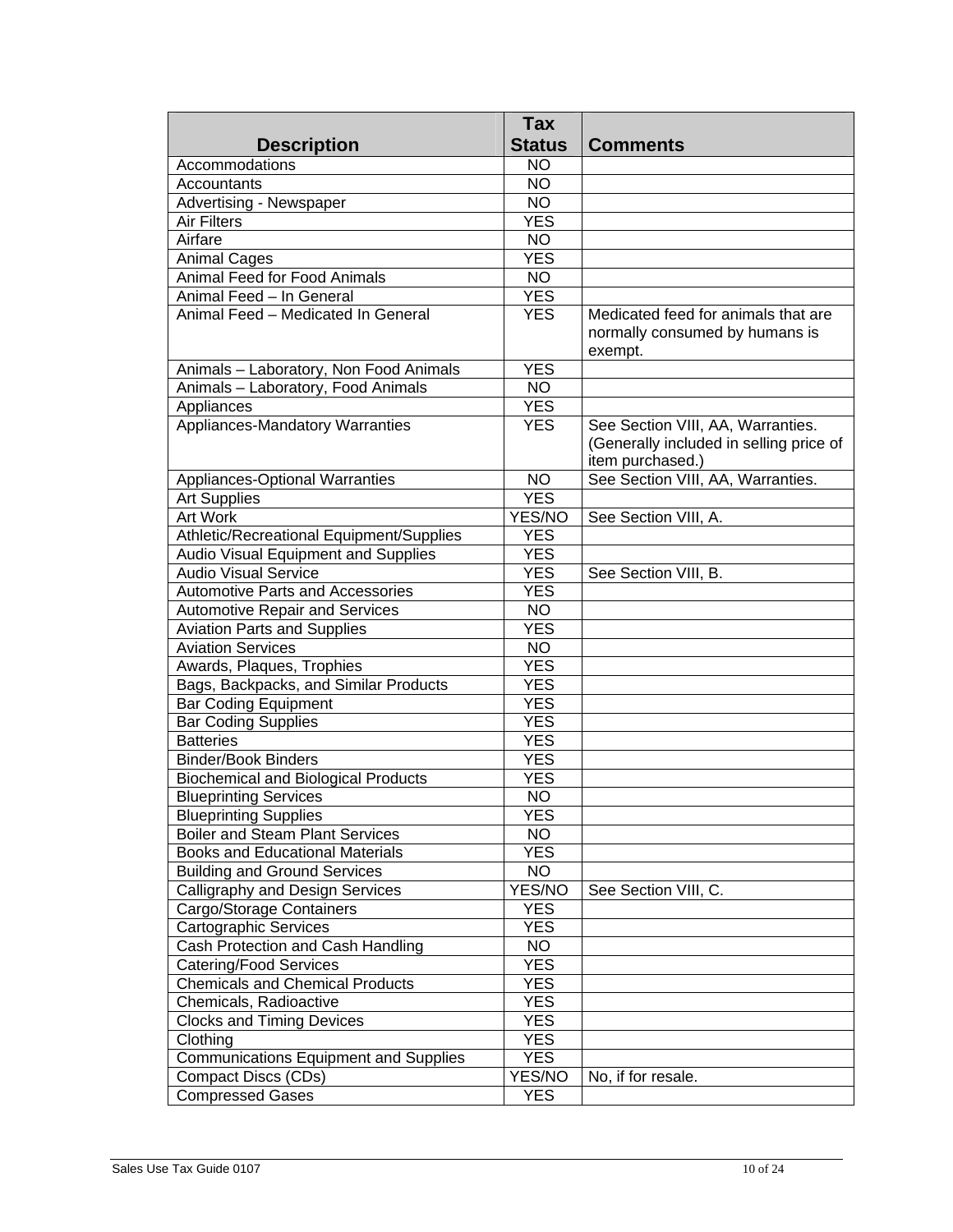|                                                                | <b>Tax</b>               |                                       |
|----------------------------------------------------------------|--------------------------|---------------------------------------|
| <b>Description</b>                                             | <b>Status</b>            | <b>Comments</b>                       |
| Compressed Gases, Demurrage/Cylinder                           |                          |                                       |
| Charges                                                        | <b>NO</b>                |                                       |
| <b>Computer Hardware and Peripherals</b>                       | <b>YES</b>               |                                       |
| Computer Repair Services - Not Under                           | YES/NO                   | See Section VIII, D                   |
| Warranty                                                       |                          |                                       |
| <b>Computer Services</b>                                       | <b>NO</b>                |                                       |
| <b>Computer Software and Peripherals</b>                       | <b>YES</b>               | See Section VIII, E. Software         |
|                                                                |                          | received via download or modem is     |
|                                                                |                          | exempt.                               |
| <b>Computer Supplies and Peripherals</b>                       | <b>YES</b>               |                                       |
| Computer Systems<br><b>Construction and Building Materials</b> | <b>YES</b><br><b>YES</b> |                                       |
| Consultants                                                    | <b>NO</b>                |                                       |
| Copy Machines                                                  | <b>YES</b>               |                                       |
| <b>Copy Supplies</b>                                           | <b>YES</b>               |                                       |
| Controlled Substances - Used on Testing                        | YES/NO                   | Yes, if purchased from a chemical     |
| Animals                                                        |                          | vendor. No, if purchased as a         |
|                                                                |                          | pharmaceutical prescription.          |
| Data Collection/Research Services                              | <b>NO</b>                |                                       |
| Data Processing Equipment and Supplies                         | <b>YES</b>               |                                       |
| Delivery/Courier Services                                      | <b>NO</b>                |                                       |
| Dictating and Transcribing Machines                            | <b>YES</b>               |                                       |
| <b>Discounted Purchases: Not Trade-Ins</b>                     | <b>NO</b>                | See Section VIII, F. The amount of    |
|                                                                |                          | the discount taken is exempt.         |
| Duplicating and Copying Services                               | <b>YES</b>               |                                       |
| <b>Editorial Services</b>                                      | <b>NO</b>                |                                       |
| <b>Electrical Supplies and Equipment</b>                       | <b>YES</b>               |                                       |
| <b>Electronic Components</b>                                   | <b>YES</b>               |                                       |
| Emblems                                                        | <b>YES</b>               |                                       |
| <b>Employment Services</b>                                     | <b>NO</b>                |                                       |
| <b>Engineering and Architectural Services</b>                  | YES/NO                   | See Section VIII, G                   |
| Engineering and Architectural Services -                       | <b>NO</b>                |                                       |
| <b>Blueprints</b>                                              |                          |                                       |
| Engineering and Architectural Services -                       | <b>NO</b>                |                                       |
| Calibration                                                    |                          |                                       |
| Equipment                                                      | <b>YES</b>               |                                       |
| <b>Fabrication Labor</b>                                       | <b>YES</b>               | See Section VIII, H                   |
| <b>Fabrication Supplies</b>                                    | <b>YES</b>               |                                       |
| <b>Facility Leases</b>                                         | <b>NO</b>                |                                       |
| Fasteners                                                      | <b>YES</b>               |                                       |
| Fence Equipment and Supply                                     | <b>YES</b>               |                                       |
| Filing System, Supplies<br>Films, Video Tapes: Processed       | <b>YES</b><br>YES/NO     | See Section VIII, Z, Video Production |
|                                                                |                          | Services. Motion picture production   |
|                                                                |                          | services may be exempt.               |
| <b>Financial Leasing</b>                                       | YES/NO                   | See Section VIII, T, Rentals/Leasing. |
|                                                                |                          | Depends on circumstances. Tax         |
|                                                                |                          | paid on acquisition, lease is exempt. |
| Flags/Banners/Maps                                             | <b>YES</b>               |                                       |
| <b>Floor Covering and Carpeting</b>                            | <b>YES</b>               |                                       |
| Florist                                                        | <b>YES</b>               |                                       |
| Food/Meat Products for Animal Consumption                      | <b>YES</b>               |                                       |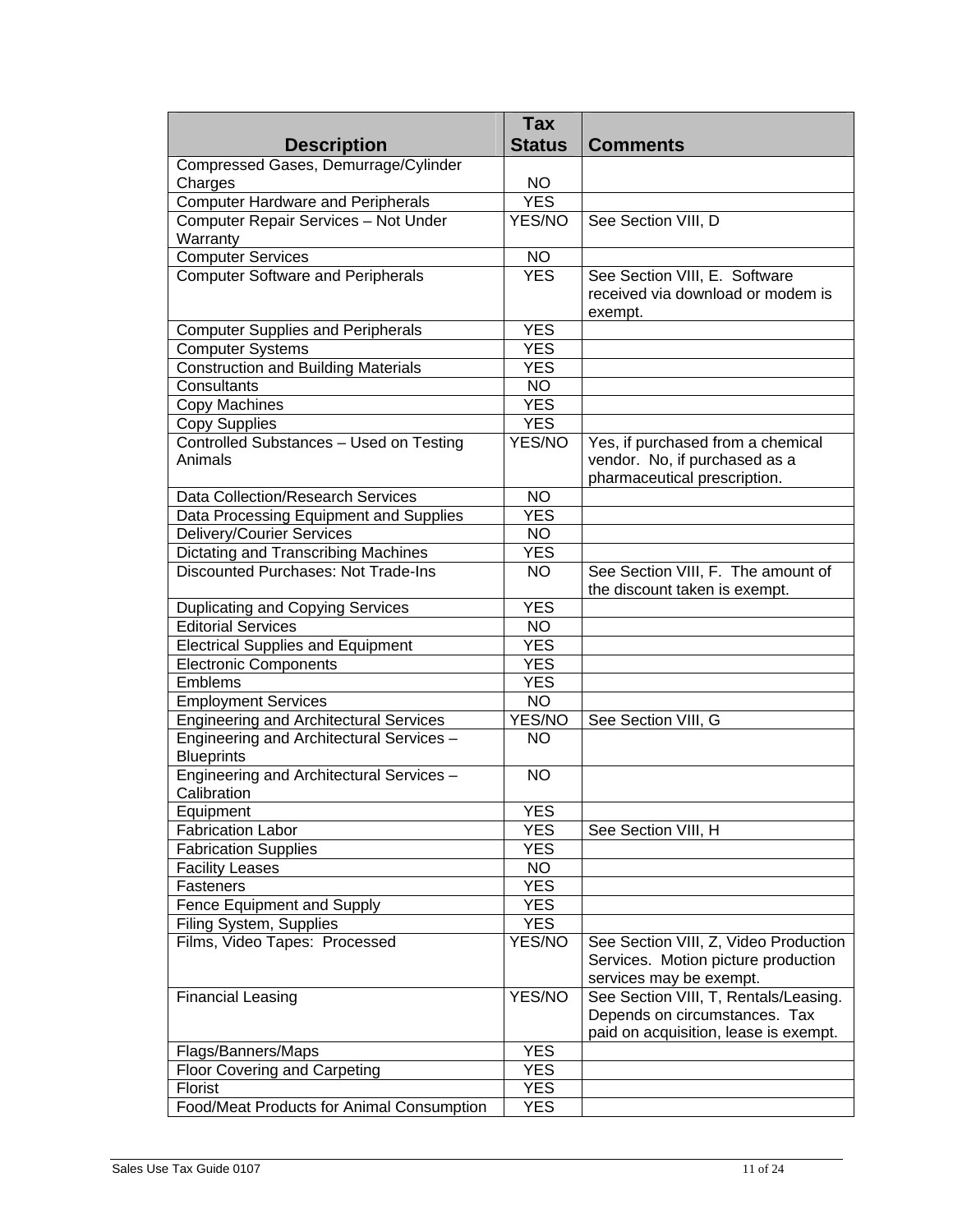| <b>Status</b><br><b>Description</b><br><b>Comments</b><br>Food/Meat Products for Human Consumption<br>Food for animals that are normally<br><b>NO</b><br>consumed by humans is exempt.<br><b>YES</b><br>Food Service Equipment/Supplies<br>Freight/Shipping/Handling<br>YES/NO<br>See Section VIII, I.<br><b>YES</b><br>Furniture<br><b>YES</b><br>Furniture Refurbishing - Fabrication Labor<br>Furniture Refurbishing - Materials and Parts<br><b>YES</b><br>Furniture Refurbishing - Repairing and<br><b>NO</b><br><b>Application Labor</b><br>General Transportation Services; Bus, Taxi<br><b>NO</b><br><b>YES</b><br>Generators, Alternators<br>Gifts<br><b>YES</b><br>Glass, Auto/Window and Miscellaneous<br><b>YES</b><br><b>Graphic Design Services</b><br>YES/NO<br>See Section VIII, J.<br>See Graphic Design Services above.<br>Graphic Design Services - Preliminary Art<br><b>NO</b><br>See Section VIII, I.<br>YES/NO<br>Handing/Shipping/Freight<br>Hardware and Abrasives<br><b>YES</b><br><b>Hauling/Freight Services</b><br><b>NO</b><br><b>YES</b><br>Herbicides, Pesticides<br>Household Moving & Storage<br><b>NO</b><br><b>YES</b><br><b>HVAC Equipment Supplies</b><br>Ice Charges<br><b>YES</b><br><b>Industrial Equipment &amp; Supplies</b><br><b>YES</b><br><b>Installation Labor</b><br>$N\overline{O}$<br>See Section VIII, K.<br><b>NO</b><br><b>Instructional Services</b><br><b>YES</b><br><b>Instructional Training Aids</b><br>When separately billed by vendor.<br>Interior/Office Design - Associated with<br><b>YES</b><br><b>Tangible Property</b><br>Interior/Office Design - Professional Services<br><b>NO</b><br><b>Irrigation Systems and Supplies</b><br><b>YES</b><br>Janitorial and Cleaning Services<br><b>NO</b><br>Janitorial Equipment and Supplies<br><b>YES</b><br>Laboratory Analysis<br><b>NO</b><br>Laboratory/Scientific Equipment/Supplies<br><b>YES</b><br>Labor - Fabrication<br><b>YES</b><br>Lamps and Lighting Fixtures<br>YES<br>Landscaping Equipment/Supplies<br><b>YES</b><br><b>Landscaping Services</b><br>NO.<br><b>NO</b><br><b>Laundry Services</b><br>Leases, Rentals<br>YES/NO<br>See Section VIII, T.<br>Linen and Textile Supplies<br><b>YES</b><br>Locks and Locksmiths<br><b>YES</b><br>Lumber, Millwork, Plywood and Veneer<br><b>YES</b><br>Machine Shop Services and Equipment<br><b>YES</b><br><b>Mailing Labels</b><br><b>YES</b><br><b>Mailing Lists</b><br><b>YES</b><br>Mailing Lists Restricted to One Time Use<br><b>NO</b><br>Includes lists transferred by magnetic<br>tape or similar devise.<br><b>NO</b><br>See Section VIII, L.<br><b>Mailing Services</b><br>Maintenance Agreements<br>YES/NO<br>See Section VIII, M. |                                     | <b>Tax</b> |  |
|-----------------------------------------------------------------------------------------------------------------------------------------------------------------------------------------------------------------------------------------------------------------------------------------------------------------------------------------------------------------------------------------------------------------------------------------------------------------------------------------------------------------------------------------------------------------------------------------------------------------------------------------------------------------------------------------------------------------------------------------------------------------------------------------------------------------------------------------------------------------------------------------------------------------------------------------------------------------------------------------------------------------------------------------------------------------------------------------------------------------------------------------------------------------------------------------------------------------------------------------------------------------------------------------------------------------------------------------------------------------------------------------------------------------------------------------------------------------------------------------------------------------------------------------------------------------------------------------------------------------------------------------------------------------------------------------------------------------------------------------------------------------------------------------------------------------------------------------------------------------------------------------------------------------------------------------------------------------------------------------------------------------------------------------------------------------------------------------------------------------------------------------------------------------------------------------------------------------------------------------------------------------------------------------------------------------------------------------------------------------------------------------------------------------------------------------------------------------------------------------------------------------------------------------------------------------------------------------------------------------------------------------------------------------------------------------------------------------------|-------------------------------------|------------|--|
|                                                                                                                                                                                                                                                                                                                                                                                                                                                                                                                                                                                                                                                                                                                                                                                                                                                                                                                                                                                                                                                                                                                                                                                                                                                                                                                                                                                                                                                                                                                                                                                                                                                                                                                                                                                                                                                                                                                                                                                                                                                                                                                                                                                                                                                                                                                                                                                                                                                                                                                                                                                                                                                                                                                       |                                     |            |  |
|                                                                                                                                                                                                                                                                                                                                                                                                                                                                                                                                                                                                                                                                                                                                                                                                                                                                                                                                                                                                                                                                                                                                                                                                                                                                                                                                                                                                                                                                                                                                                                                                                                                                                                                                                                                                                                                                                                                                                                                                                                                                                                                                                                                                                                                                                                                                                                                                                                                                                                                                                                                                                                                                                                                       |                                     |            |  |
|                                                                                                                                                                                                                                                                                                                                                                                                                                                                                                                                                                                                                                                                                                                                                                                                                                                                                                                                                                                                                                                                                                                                                                                                                                                                                                                                                                                                                                                                                                                                                                                                                                                                                                                                                                                                                                                                                                                                                                                                                                                                                                                                                                                                                                                                                                                                                                                                                                                                                                                                                                                                                                                                                                                       |                                     |            |  |
|                                                                                                                                                                                                                                                                                                                                                                                                                                                                                                                                                                                                                                                                                                                                                                                                                                                                                                                                                                                                                                                                                                                                                                                                                                                                                                                                                                                                                                                                                                                                                                                                                                                                                                                                                                                                                                                                                                                                                                                                                                                                                                                                                                                                                                                                                                                                                                                                                                                                                                                                                                                                                                                                                                                       |                                     |            |  |
|                                                                                                                                                                                                                                                                                                                                                                                                                                                                                                                                                                                                                                                                                                                                                                                                                                                                                                                                                                                                                                                                                                                                                                                                                                                                                                                                                                                                                                                                                                                                                                                                                                                                                                                                                                                                                                                                                                                                                                                                                                                                                                                                                                                                                                                                                                                                                                                                                                                                                                                                                                                                                                                                                                                       |                                     |            |  |
|                                                                                                                                                                                                                                                                                                                                                                                                                                                                                                                                                                                                                                                                                                                                                                                                                                                                                                                                                                                                                                                                                                                                                                                                                                                                                                                                                                                                                                                                                                                                                                                                                                                                                                                                                                                                                                                                                                                                                                                                                                                                                                                                                                                                                                                                                                                                                                                                                                                                                                                                                                                                                                                                                                                       |                                     |            |  |
|                                                                                                                                                                                                                                                                                                                                                                                                                                                                                                                                                                                                                                                                                                                                                                                                                                                                                                                                                                                                                                                                                                                                                                                                                                                                                                                                                                                                                                                                                                                                                                                                                                                                                                                                                                                                                                                                                                                                                                                                                                                                                                                                                                                                                                                                                                                                                                                                                                                                                                                                                                                                                                                                                                                       |                                     |            |  |
|                                                                                                                                                                                                                                                                                                                                                                                                                                                                                                                                                                                                                                                                                                                                                                                                                                                                                                                                                                                                                                                                                                                                                                                                                                                                                                                                                                                                                                                                                                                                                                                                                                                                                                                                                                                                                                                                                                                                                                                                                                                                                                                                                                                                                                                                                                                                                                                                                                                                                                                                                                                                                                                                                                                       |                                     |            |  |
|                                                                                                                                                                                                                                                                                                                                                                                                                                                                                                                                                                                                                                                                                                                                                                                                                                                                                                                                                                                                                                                                                                                                                                                                                                                                                                                                                                                                                                                                                                                                                                                                                                                                                                                                                                                                                                                                                                                                                                                                                                                                                                                                                                                                                                                                                                                                                                                                                                                                                                                                                                                                                                                                                                                       |                                     |            |  |
|                                                                                                                                                                                                                                                                                                                                                                                                                                                                                                                                                                                                                                                                                                                                                                                                                                                                                                                                                                                                                                                                                                                                                                                                                                                                                                                                                                                                                                                                                                                                                                                                                                                                                                                                                                                                                                                                                                                                                                                                                                                                                                                                                                                                                                                                                                                                                                                                                                                                                                                                                                                                                                                                                                                       |                                     |            |  |
|                                                                                                                                                                                                                                                                                                                                                                                                                                                                                                                                                                                                                                                                                                                                                                                                                                                                                                                                                                                                                                                                                                                                                                                                                                                                                                                                                                                                                                                                                                                                                                                                                                                                                                                                                                                                                                                                                                                                                                                                                                                                                                                                                                                                                                                                                                                                                                                                                                                                                                                                                                                                                                                                                                                       |                                     |            |  |
|                                                                                                                                                                                                                                                                                                                                                                                                                                                                                                                                                                                                                                                                                                                                                                                                                                                                                                                                                                                                                                                                                                                                                                                                                                                                                                                                                                                                                                                                                                                                                                                                                                                                                                                                                                                                                                                                                                                                                                                                                                                                                                                                                                                                                                                                                                                                                                                                                                                                                                                                                                                                                                                                                                                       |                                     |            |  |
|                                                                                                                                                                                                                                                                                                                                                                                                                                                                                                                                                                                                                                                                                                                                                                                                                                                                                                                                                                                                                                                                                                                                                                                                                                                                                                                                                                                                                                                                                                                                                                                                                                                                                                                                                                                                                                                                                                                                                                                                                                                                                                                                                                                                                                                                                                                                                                                                                                                                                                                                                                                                                                                                                                                       |                                     |            |  |
|                                                                                                                                                                                                                                                                                                                                                                                                                                                                                                                                                                                                                                                                                                                                                                                                                                                                                                                                                                                                                                                                                                                                                                                                                                                                                                                                                                                                                                                                                                                                                                                                                                                                                                                                                                                                                                                                                                                                                                                                                                                                                                                                                                                                                                                                                                                                                                                                                                                                                                                                                                                                                                                                                                                       |                                     |            |  |
|                                                                                                                                                                                                                                                                                                                                                                                                                                                                                                                                                                                                                                                                                                                                                                                                                                                                                                                                                                                                                                                                                                                                                                                                                                                                                                                                                                                                                                                                                                                                                                                                                                                                                                                                                                                                                                                                                                                                                                                                                                                                                                                                                                                                                                                                                                                                                                                                                                                                                                                                                                                                                                                                                                                       |                                     |            |  |
|                                                                                                                                                                                                                                                                                                                                                                                                                                                                                                                                                                                                                                                                                                                                                                                                                                                                                                                                                                                                                                                                                                                                                                                                                                                                                                                                                                                                                                                                                                                                                                                                                                                                                                                                                                                                                                                                                                                                                                                                                                                                                                                                                                                                                                                                                                                                                                                                                                                                                                                                                                                                                                                                                                                       |                                     |            |  |
|                                                                                                                                                                                                                                                                                                                                                                                                                                                                                                                                                                                                                                                                                                                                                                                                                                                                                                                                                                                                                                                                                                                                                                                                                                                                                                                                                                                                                                                                                                                                                                                                                                                                                                                                                                                                                                                                                                                                                                                                                                                                                                                                                                                                                                                                                                                                                                                                                                                                                                                                                                                                                                                                                                                       |                                     |            |  |
|                                                                                                                                                                                                                                                                                                                                                                                                                                                                                                                                                                                                                                                                                                                                                                                                                                                                                                                                                                                                                                                                                                                                                                                                                                                                                                                                                                                                                                                                                                                                                                                                                                                                                                                                                                                                                                                                                                                                                                                                                                                                                                                                                                                                                                                                                                                                                                                                                                                                                                                                                                                                                                                                                                                       |                                     |            |  |
|                                                                                                                                                                                                                                                                                                                                                                                                                                                                                                                                                                                                                                                                                                                                                                                                                                                                                                                                                                                                                                                                                                                                                                                                                                                                                                                                                                                                                                                                                                                                                                                                                                                                                                                                                                                                                                                                                                                                                                                                                                                                                                                                                                                                                                                                                                                                                                                                                                                                                                                                                                                                                                                                                                                       |                                     |            |  |
|                                                                                                                                                                                                                                                                                                                                                                                                                                                                                                                                                                                                                                                                                                                                                                                                                                                                                                                                                                                                                                                                                                                                                                                                                                                                                                                                                                                                                                                                                                                                                                                                                                                                                                                                                                                                                                                                                                                                                                                                                                                                                                                                                                                                                                                                                                                                                                                                                                                                                                                                                                                                                                                                                                                       |                                     |            |  |
|                                                                                                                                                                                                                                                                                                                                                                                                                                                                                                                                                                                                                                                                                                                                                                                                                                                                                                                                                                                                                                                                                                                                                                                                                                                                                                                                                                                                                                                                                                                                                                                                                                                                                                                                                                                                                                                                                                                                                                                                                                                                                                                                                                                                                                                                                                                                                                                                                                                                                                                                                                                                                                                                                                                       |                                     |            |  |
|                                                                                                                                                                                                                                                                                                                                                                                                                                                                                                                                                                                                                                                                                                                                                                                                                                                                                                                                                                                                                                                                                                                                                                                                                                                                                                                                                                                                                                                                                                                                                                                                                                                                                                                                                                                                                                                                                                                                                                                                                                                                                                                                                                                                                                                                                                                                                                                                                                                                                                                                                                                                                                                                                                                       |                                     |            |  |
|                                                                                                                                                                                                                                                                                                                                                                                                                                                                                                                                                                                                                                                                                                                                                                                                                                                                                                                                                                                                                                                                                                                                                                                                                                                                                                                                                                                                                                                                                                                                                                                                                                                                                                                                                                                                                                                                                                                                                                                                                                                                                                                                                                                                                                                                                                                                                                                                                                                                                                                                                                                                                                                                                                                       |                                     |            |  |
|                                                                                                                                                                                                                                                                                                                                                                                                                                                                                                                                                                                                                                                                                                                                                                                                                                                                                                                                                                                                                                                                                                                                                                                                                                                                                                                                                                                                                                                                                                                                                                                                                                                                                                                                                                                                                                                                                                                                                                                                                                                                                                                                                                                                                                                                                                                                                                                                                                                                                                                                                                                                                                                                                                                       |                                     |            |  |
|                                                                                                                                                                                                                                                                                                                                                                                                                                                                                                                                                                                                                                                                                                                                                                                                                                                                                                                                                                                                                                                                                                                                                                                                                                                                                                                                                                                                                                                                                                                                                                                                                                                                                                                                                                                                                                                                                                                                                                                                                                                                                                                                                                                                                                                                                                                                                                                                                                                                                                                                                                                                                                                                                                                       |                                     |            |  |
|                                                                                                                                                                                                                                                                                                                                                                                                                                                                                                                                                                                                                                                                                                                                                                                                                                                                                                                                                                                                                                                                                                                                                                                                                                                                                                                                                                                                                                                                                                                                                                                                                                                                                                                                                                                                                                                                                                                                                                                                                                                                                                                                                                                                                                                                                                                                                                                                                                                                                                                                                                                                                                                                                                                       |                                     |            |  |
|                                                                                                                                                                                                                                                                                                                                                                                                                                                                                                                                                                                                                                                                                                                                                                                                                                                                                                                                                                                                                                                                                                                                                                                                                                                                                                                                                                                                                                                                                                                                                                                                                                                                                                                                                                                                                                                                                                                                                                                                                                                                                                                                                                                                                                                                                                                                                                                                                                                                                                                                                                                                                                                                                                                       |                                     |            |  |
|                                                                                                                                                                                                                                                                                                                                                                                                                                                                                                                                                                                                                                                                                                                                                                                                                                                                                                                                                                                                                                                                                                                                                                                                                                                                                                                                                                                                                                                                                                                                                                                                                                                                                                                                                                                                                                                                                                                                                                                                                                                                                                                                                                                                                                                                                                                                                                                                                                                                                                                                                                                                                                                                                                                       |                                     |            |  |
|                                                                                                                                                                                                                                                                                                                                                                                                                                                                                                                                                                                                                                                                                                                                                                                                                                                                                                                                                                                                                                                                                                                                                                                                                                                                                                                                                                                                                                                                                                                                                                                                                                                                                                                                                                                                                                                                                                                                                                                                                                                                                                                                                                                                                                                                                                                                                                                                                                                                                                                                                                                                                                                                                                                       |                                     |            |  |
|                                                                                                                                                                                                                                                                                                                                                                                                                                                                                                                                                                                                                                                                                                                                                                                                                                                                                                                                                                                                                                                                                                                                                                                                                                                                                                                                                                                                                                                                                                                                                                                                                                                                                                                                                                                                                                                                                                                                                                                                                                                                                                                                                                                                                                                                                                                                                                                                                                                                                                                                                                                                                                                                                                                       |                                     |            |  |
|                                                                                                                                                                                                                                                                                                                                                                                                                                                                                                                                                                                                                                                                                                                                                                                                                                                                                                                                                                                                                                                                                                                                                                                                                                                                                                                                                                                                                                                                                                                                                                                                                                                                                                                                                                                                                                                                                                                                                                                                                                                                                                                                                                                                                                                                                                                                                                                                                                                                                                                                                                                                                                                                                                                       |                                     |            |  |
|                                                                                                                                                                                                                                                                                                                                                                                                                                                                                                                                                                                                                                                                                                                                                                                                                                                                                                                                                                                                                                                                                                                                                                                                                                                                                                                                                                                                                                                                                                                                                                                                                                                                                                                                                                                                                                                                                                                                                                                                                                                                                                                                                                                                                                                                                                                                                                                                                                                                                                                                                                                                                                                                                                                       |                                     |            |  |
|                                                                                                                                                                                                                                                                                                                                                                                                                                                                                                                                                                                                                                                                                                                                                                                                                                                                                                                                                                                                                                                                                                                                                                                                                                                                                                                                                                                                                                                                                                                                                                                                                                                                                                                                                                                                                                                                                                                                                                                                                                                                                                                                                                                                                                                                                                                                                                                                                                                                                                                                                                                                                                                                                                                       |                                     |            |  |
|                                                                                                                                                                                                                                                                                                                                                                                                                                                                                                                                                                                                                                                                                                                                                                                                                                                                                                                                                                                                                                                                                                                                                                                                                                                                                                                                                                                                                                                                                                                                                                                                                                                                                                                                                                                                                                                                                                                                                                                                                                                                                                                                                                                                                                                                                                                                                                                                                                                                                                                                                                                                                                                                                                                       |                                     |            |  |
|                                                                                                                                                                                                                                                                                                                                                                                                                                                                                                                                                                                                                                                                                                                                                                                                                                                                                                                                                                                                                                                                                                                                                                                                                                                                                                                                                                                                                                                                                                                                                                                                                                                                                                                                                                                                                                                                                                                                                                                                                                                                                                                                                                                                                                                                                                                                                                                                                                                                                                                                                                                                                                                                                                                       |                                     |            |  |
|                                                                                                                                                                                                                                                                                                                                                                                                                                                                                                                                                                                                                                                                                                                                                                                                                                                                                                                                                                                                                                                                                                                                                                                                                                                                                                                                                                                                                                                                                                                                                                                                                                                                                                                                                                                                                                                                                                                                                                                                                                                                                                                                                                                                                                                                                                                                                                                                                                                                                                                                                                                                                                                                                                                       |                                     |            |  |
|                                                                                                                                                                                                                                                                                                                                                                                                                                                                                                                                                                                                                                                                                                                                                                                                                                                                                                                                                                                                                                                                                                                                                                                                                                                                                                                                                                                                                                                                                                                                                                                                                                                                                                                                                                                                                                                                                                                                                                                                                                                                                                                                                                                                                                                                                                                                                                                                                                                                                                                                                                                                                                                                                                                       |                                     |            |  |
|                                                                                                                                                                                                                                                                                                                                                                                                                                                                                                                                                                                                                                                                                                                                                                                                                                                                                                                                                                                                                                                                                                                                                                                                                                                                                                                                                                                                                                                                                                                                                                                                                                                                                                                                                                                                                                                                                                                                                                                                                                                                                                                                                                                                                                                                                                                                                                                                                                                                                                                                                                                                                                                                                                                       |                                     |            |  |
|                                                                                                                                                                                                                                                                                                                                                                                                                                                                                                                                                                                                                                                                                                                                                                                                                                                                                                                                                                                                                                                                                                                                                                                                                                                                                                                                                                                                                                                                                                                                                                                                                                                                                                                                                                                                                                                                                                                                                                                                                                                                                                                                                                                                                                                                                                                                                                                                                                                                                                                                                                                                                                                                                                                       |                                     |            |  |
|                                                                                                                                                                                                                                                                                                                                                                                                                                                                                                                                                                                                                                                                                                                                                                                                                                                                                                                                                                                                                                                                                                                                                                                                                                                                                                                                                                                                                                                                                                                                                                                                                                                                                                                                                                                                                                                                                                                                                                                                                                                                                                                                                                                                                                                                                                                                                                                                                                                                                                                                                                                                                                                                                                                       |                                     |            |  |
|                                                                                                                                                                                                                                                                                                                                                                                                                                                                                                                                                                                                                                                                                                                                                                                                                                                                                                                                                                                                                                                                                                                                                                                                                                                                                                                                                                                                                                                                                                                                                                                                                                                                                                                                                                                                                                                                                                                                                                                                                                                                                                                                                                                                                                                                                                                                                                                                                                                                                                                                                                                                                                                                                                                       |                                     |            |  |
|                                                                                                                                                                                                                                                                                                                                                                                                                                                                                                                                                                                                                                                                                                                                                                                                                                                                                                                                                                                                                                                                                                                                                                                                                                                                                                                                                                                                                                                                                                                                                                                                                                                                                                                                                                                                                                                                                                                                                                                                                                                                                                                                                                                                                                                                                                                                                                                                                                                                                                                                                                                                                                                                                                                       |                                     |            |  |
|                                                                                                                                                                                                                                                                                                                                                                                                                                                                                                                                                                                                                                                                                                                                                                                                                                                                                                                                                                                                                                                                                                                                                                                                                                                                                                                                                                                                                                                                                                                                                                                                                                                                                                                                                                                                                                                                                                                                                                                                                                                                                                                                                                                                                                                                                                                                                                                                                                                                                                                                                                                                                                                                                                                       |                                     |            |  |
|                                                                                                                                                                                                                                                                                                                                                                                                                                                                                                                                                                                                                                                                                                                                                                                                                                                                                                                                                                                                                                                                                                                                                                                                                                                                                                                                                                                                                                                                                                                                                                                                                                                                                                                                                                                                                                                                                                                                                                                                                                                                                                                                                                                                                                                                                                                                                                                                                                                                                                                                                                                                                                                                                                                       |                                     |            |  |
|                                                                                                                                                                                                                                                                                                                                                                                                                                                                                                                                                                                                                                                                                                                                                                                                                                                                                                                                                                                                                                                                                                                                                                                                                                                                                                                                                                                                                                                                                                                                                                                                                                                                                                                                                                                                                                                                                                                                                                                                                                                                                                                                                                                                                                                                                                                                                                                                                                                                                                                                                                                                                                                                                                                       |                                     |            |  |
|                                                                                                                                                                                                                                                                                                                                                                                                                                                                                                                                                                                                                                                                                                                                                                                                                                                                                                                                                                                                                                                                                                                                                                                                                                                                                                                                                                                                                                                                                                                                                                                                                                                                                                                                                                                                                                                                                                                                                                                                                                                                                                                                                                                                                                                                                                                                                                                                                                                                                                                                                                                                                                                                                                                       |                                     |            |  |
|                                                                                                                                                                                                                                                                                                                                                                                                                                                                                                                                                                                                                                                                                                                                                                                                                                                                                                                                                                                                                                                                                                                                                                                                                                                                                                                                                                                                                                                                                                                                                                                                                                                                                                                                                                                                                                                                                                                                                                                                                                                                                                                                                                                                                                                                                                                                                                                                                                                                                                                                                                                                                                                                                                                       |                                     |            |  |
|                                                                                                                                                                                                                                                                                                                                                                                                                                                                                                                                                                                                                                                                                                                                                                                                                                                                                                                                                                                                                                                                                                                                                                                                                                                                                                                                                                                                                                                                                                                                                                                                                                                                                                                                                                                                                                                                                                                                                                                                                                                                                                                                                                                                                                                                                                                                                                                                                                                                                                                                                                                                                                                                                                                       |                                     |            |  |
|                                                                                                                                                                                                                                                                                                                                                                                                                                                                                                                                                                                                                                                                                                                                                                                                                                                                                                                                                                                                                                                                                                                                                                                                                                                                                                                                                                                                                                                                                                                                                                                                                                                                                                                                                                                                                                                                                                                                                                                                                                                                                                                                                                                                                                                                                                                                                                                                                                                                                                                                                                                                                                                                                                                       |                                     |            |  |
|                                                                                                                                                                                                                                                                                                                                                                                                                                                                                                                                                                                                                                                                                                                                                                                                                                                                                                                                                                                                                                                                                                                                                                                                                                                                                                                                                                                                                                                                                                                                                                                                                                                                                                                                                                                                                                                                                                                                                                                                                                                                                                                                                                                                                                                                                                                                                                                                                                                                                                                                                                                                                                                                                                                       |                                     |            |  |
|                                                                                                                                                                                                                                                                                                                                                                                                                                                                                                                                                                                                                                                                                                                                                                                                                                                                                                                                                                                                                                                                                                                                                                                                                                                                                                                                                                                                                                                                                                                                                                                                                                                                                                                                                                                                                                                                                                                                                                                                                                                                                                                                                                                                                                                                                                                                                                                                                                                                                                                                                                                                                                                                                                                       |                                     |            |  |
|                                                                                                                                                                                                                                                                                                                                                                                                                                                                                                                                                                                                                                                                                                                                                                                                                                                                                                                                                                                                                                                                                                                                                                                                                                                                                                                                                                                                                                                                                                                                                                                                                                                                                                                                                                                                                                                                                                                                                                                                                                                                                                                                                                                                                                                                                                                                                                                                                                                                                                                                                                                                                                                                                                                       | <b>Materials Handling Equipment</b> | YES        |  |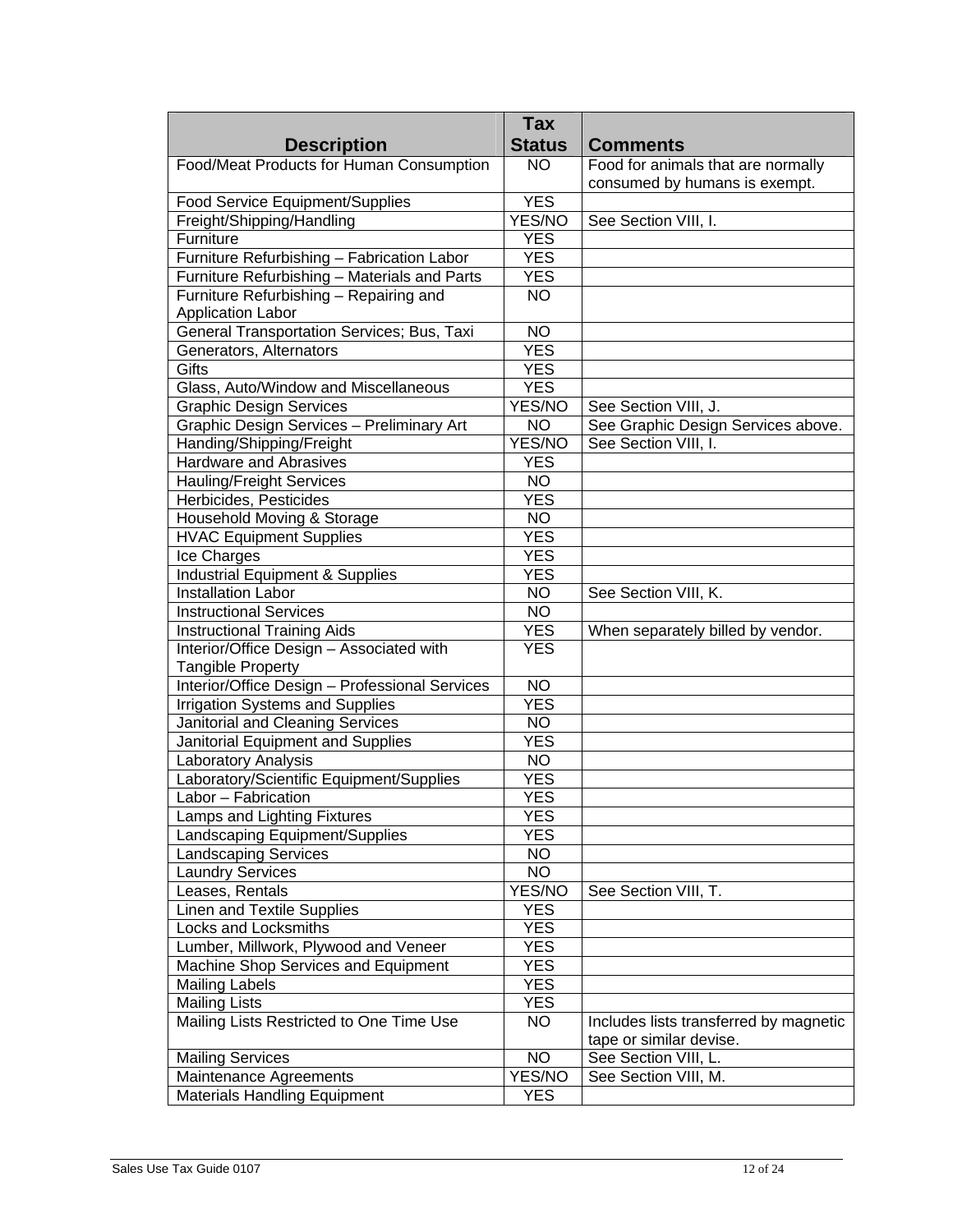|                                              | <b>Tax</b>      |                                       |
|----------------------------------------------|-----------------|---------------------------------------|
| <b>Description</b>                           | <b>Status</b>   | <b>Comments</b>                       |
| Measuring and Testing Instruments            | <b>YES</b>      |                                       |
| <b>Medical Equipment and Supplies</b>        | <b>YES</b>      |                                       |
| Medical and Scientific Illustration Services | <b>YES</b>      | Finished art is taxable.              |
| Memberships                                  | $\overline{NO}$ |                                       |
| <b>Metal Fabrication</b>                     | <b>YES</b>      |                                       |
| Metals                                       | <b>YES</b>      |                                       |
| Microfilm, Equipment and Supplies            | <b>YES</b>      |                                       |
| <b>Microfilming Services</b>                 | <b>YES</b>      |                                       |
| Miscellaneous Equipment                      | <b>YES</b>      |                                       |
| Miscellaneous Services                       | YES/NO          | See Section VI, C.                    |
| <b>Modular Furniture Systems</b>             | <b>YES</b>      | See Section VIII, N. Generally        |
|                                              |                 | limited to 90% of the retail price.   |
| Modular Office buildings                     | <b>YES</b>      | See Section VIII, N. Limited to 40%   |
|                                              |                 | of the retail price.                  |
| <b>Motion Picture Production</b>             | <b>NO</b>       | See Section VIII, Z, Video Production |
|                                              |                 | Services.                             |
| Musical Instruments/Sheet Music              | <b>YES</b>      |                                       |
| <b>Office Equipment and Supplies</b>         | <b>YES</b>      |                                       |
| Office Equipment, Repair and Services        | YES/NO          | See Section VIII, U, Repairs.         |
| <b>Packing Materials</b>                     | <b>YES</b>      | Exempt if sold with a product.        |
| Paper Products                               | <b>YES</b>      |                                       |
| Partitions                                   | <b>YES</b>      | See Section VIII, N.                  |
| <b>Permit Fees</b>                           | <b>NO</b>       |                                       |
| <b>Pest Control Services</b>                 | <b>NO</b>       |                                       |
| <b>Pest Control Supplies</b>                 | <b>YES</b>      |                                       |
| <b>Petroleum Products</b>                    | <b>YES</b>      | Including related Federal excise tax  |
| Photographic Equipment and Accessories       | <b>YES</b>      |                                       |
| <b>Photographic Services</b>                 | YES/NO          | See Section VIII, O.                  |
| Plastic Bags, Boxes, and Containers - For    | <b>YES</b>      |                                       |
| Consumption                                  |                 |                                       |
| <b>Plumbing Services</b>                     | <b>NO</b>       |                                       |
| Prescription Medicines/Pharmaceutical        | $\overline{NO}$ |                                       |
| <b>Services</b>                              |                 |                                       |
| <b>Printed Materials - Brochures</b>         | <b>YES</b>      | See Section VIII, P.                  |
| <b>Printed Materials - Copies</b>            | <b>YES</b>      |                                       |
| Printed Materials - Charges from Graphic     | YES             | See comments under Printed            |
| Artists                                      |                 | Materials - Brochures.                |
| <b>Printing Services and Supplies</b>        | <b>YES</b>      |                                       |
| Publishing                                   | <b>NO</b>       | See Section VIII, Q.                  |
| Publishing - Fees Paid to Designers and Art  | YES/NO          | See Section VIII, R.                  |
| <b>Directors</b>                             |                 |                                       |
| Publishing - Production Functions            | YES/NO          | See Section VIII, S.                  |
| Pumps and Compressors                        | <b>YES</b>      |                                       |
| <b>Registration Fees</b>                     | NO.             |                                       |
| Rentals/Leases                               | YES/NO          | See Section VIII, T.                  |
| Repairs                                      | YES/NO          | See Section VIII, U.                  |
| <b>Restocking Fees</b>                       | YES/NO          | See Section VIII, V.                  |
| Safety Equipment and Supplies                | <b>YES</b>      |                                       |
| Secretarial Services/Employment Agency       | NO.             |                                       |
| <b>Security Services</b>                     | NO.             |                                       |
| Security Systems and Devices                 | <b>YES</b>      |                                       |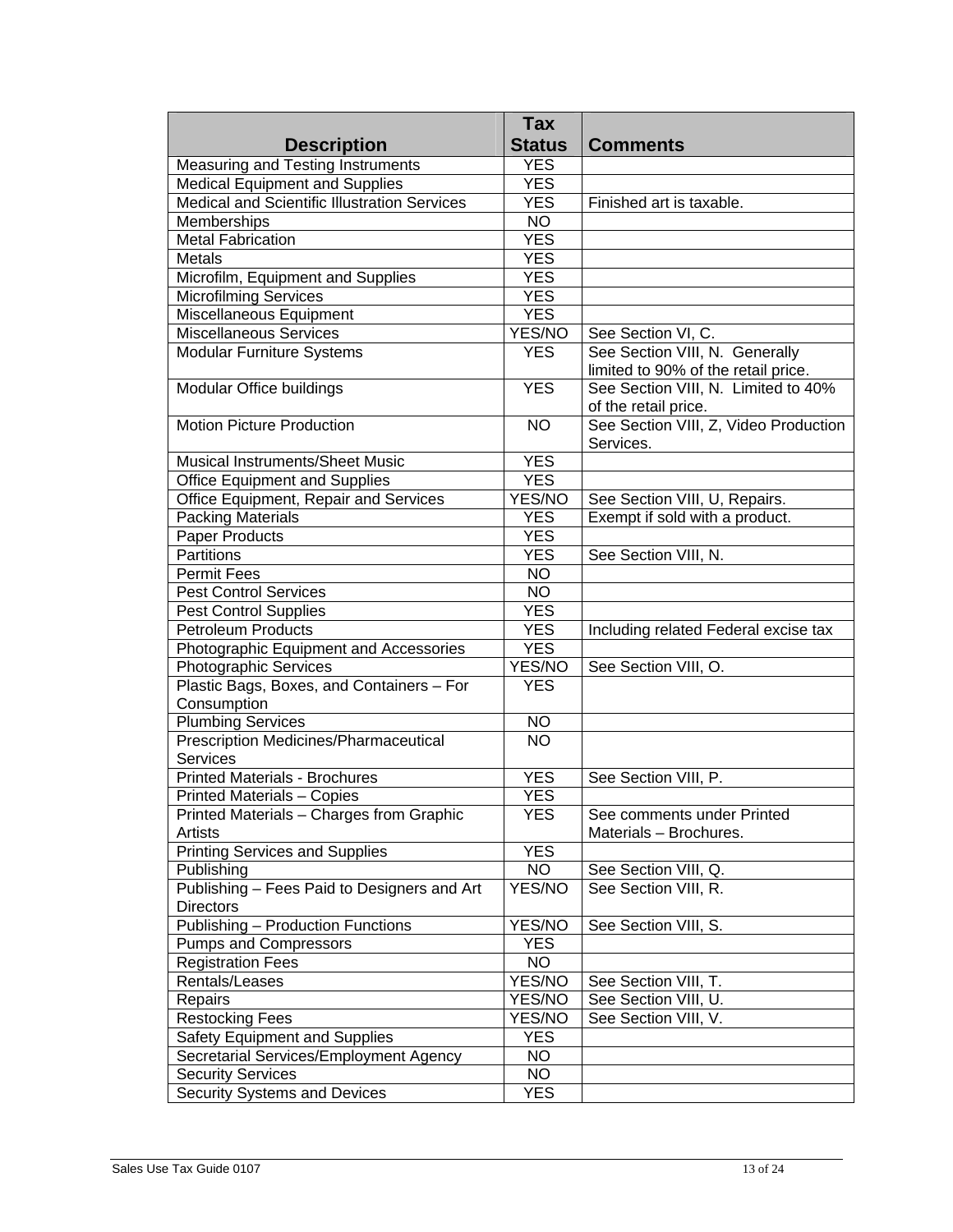|                                                | <b>Tax</b>       |                                                           |
|------------------------------------------------|------------------|-----------------------------------------------------------|
| <b>Description</b>                             | <b>Status</b>    | <b>Comments</b>                                           |
| Shipping/Freight/Handling                      | YES/NO           | See Section VIII, I                                       |
| Signs                                          | <b>YES</b>       |                                                           |
| Software Licenses - Canned Programs            | YES/NO           | See Section VIII, E.                                      |
| Software Licenses - Custom Programs            | <b>NO</b>        | See Section VIII, E.                                      |
| Software Licenses - Electronically             | YES/NO           | See Section VIII, E.                                      |
| <b>Transmitted Software</b>                    |                  |                                                           |
| Software Maintenance/Upgrade Contracts         | YES/NO           | See Section VIII, W.                                      |
| <b>Stationary Supplies</b>                     | <b>YES</b>       |                                                           |
| <b>Storage Facility Rental</b>                 | <b>NO</b>        |                                                           |
| Subscriptions                                  | <b>NO</b>        | See Section VIII, X.                                      |
| <b>Surveying Equipment Supplies</b>            | <b>YES</b>       |                                                           |
| <b>Surveying Services</b>                      | <b>NO</b>        |                                                           |
| <b>Theatrical Equipment and Supplies</b>       | <b>YES</b>       |                                                           |
| <b>Tools/Hand Tools</b>                        | <b>YES</b>       |                                                           |
| Trade-In Allowance on Tangible Personal        | <b>YES</b>       | See Section VIII, Y.                                      |
| Property                                       |                  |                                                           |
| <b>Trailers/Parts for Trailers</b>             | <b>YES</b>       |                                                           |
| <b>Transcription Services</b>                  | $\overline{NO}$  |                                                           |
| Transcription Services - Copies of Transcripts | <b>YES</b>       |                                                           |
| <b>Translation Services</b>                    | <b>NO</b>        |                                                           |
| <b>Travel Agencies</b>                         | $\overline{NO}$  |                                                           |
| <b>Typewriters</b>                             | $\overline{YES}$ |                                                           |
| <b>Utilities</b>                               | <b>NO</b>        | Applicable taxes are charged by the<br>utility companies. |
| Vehicles                                       | <b>YES</b>       |                                                           |
| Veterinary Equipment and Supplies              | <b>YES</b>       |                                                           |
| Video Equipment and Accessories                | <b>YES</b>       |                                                           |
| <b>Video Production Services</b>               | <b>NO</b>        | See Section VIII, Z.                                      |
| Video Tapes                                    | YES/NO           | No, if for resale.                                        |
| Warranties                                     | <b>YES/NO</b>    | See Section VIII, AA.                                     |
| <b>Waste Removal Services</b>                  | <b>NO</b>        |                                                           |
| <b>Waste Removal Supplies</b>                  | <b>YES</b>       |                                                           |
| <b>Water Treatment Services</b>                | $\overline{NO}$  |                                                           |
| <b>Welding Equipment and Supplies</b>          | <b>YES</b>       |                                                           |
| Window Coverings                               | <b>YES</b>       |                                                           |
| Wines and Liquor                               | <b>YES</b>       |                                                           |
| Word Processing Equipment and Supplies         | <b>YES</b>       |                                                           |
| <b>Word Processing Services</b>                | $\overline{NO}$  | See Section VIII, BB.                                     |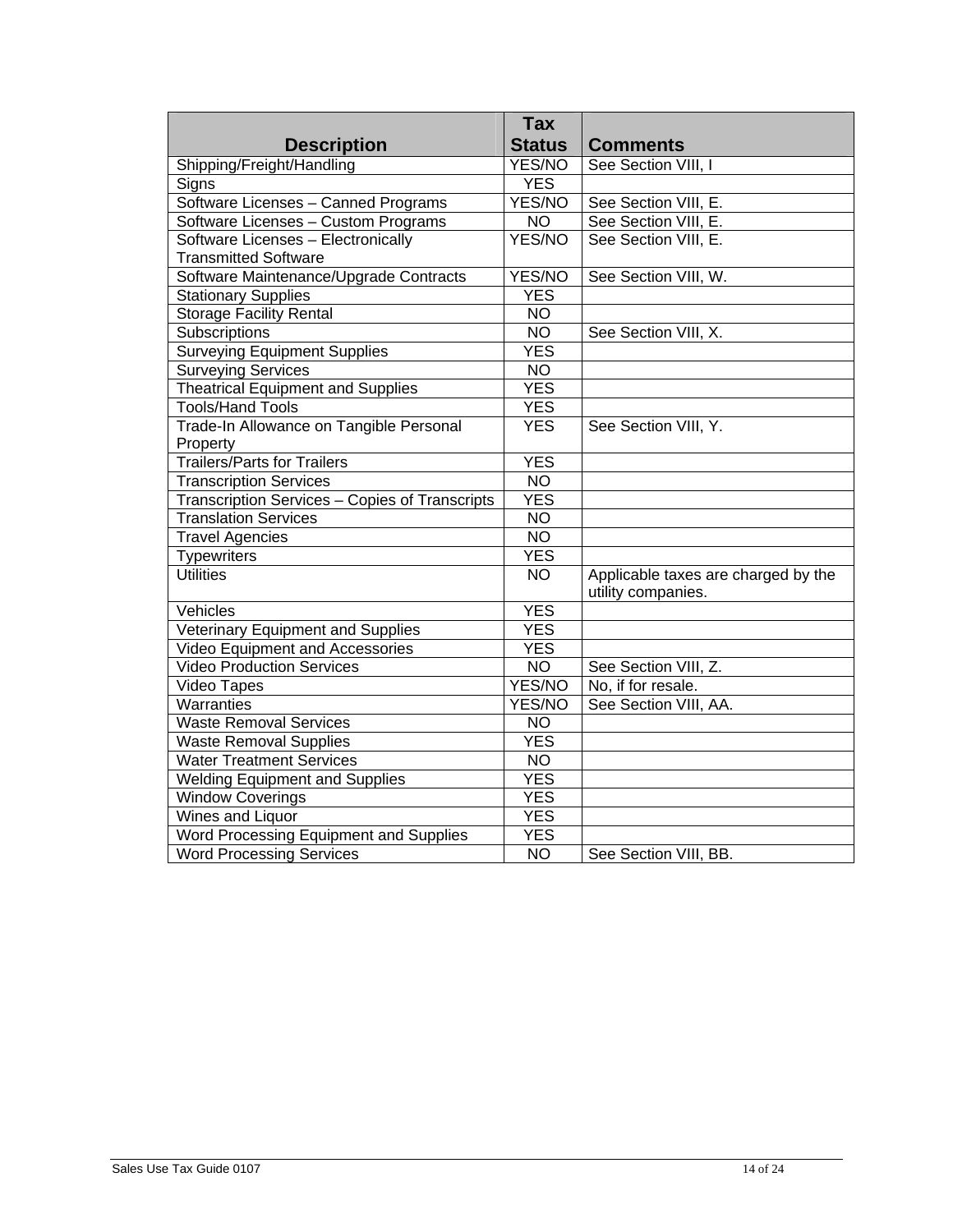## **VIII. TAXABILITY BY PRODUCT DESCRIPTION - EXPANDED DESCRIPTION**

## **A. Art Work**

Photographs, drawings, paintings, hand lettering and other artwork are generally subject to tax. Original works of art purchased for public or nonprofit organizations for the purpose of displaying the art to the public in a museum or public place is exempt from tax.

#### **B. Audio Visual Service**

Tax applies to charges for services which are fabrication or processing of tangible personal property. Generally, audio visual services are involved in the fabrication of a product and therefore, are subject to tax.

Motion picture productions are not subject to tax.

#### **C. Calligraphy and Design**

A person engaged in calligraphy for the purpose of creating documents in calligraphy is not providing a service. The "true object" of the transaction is the document written in calligraphy, not the service. Therefore, it is subject to tax. If the transaction is for instructions on how to produce documents in calligraphy, then the "true object" would be a service, and therefore not taxable. Hand addressing envelopes may not be taxable if part of an exemption claimed for "printed sales messages." See section VIII, M.

#### **D. Computer Repair Services Not Under Warranty**

#### Taxable Repairs

If the retail value of the parts and materials furnished in connection with repair work is more than 10% of the total charge, or if a separate charge is made for the parts and materials, tax applies to the retail sale price of the tangible personal property.

#### Nontaxable Repairs

If the retail value of the parts and materials furnished in connection with the repair work is 10% or less of the total charge and a separate charge is not made for the parts and materials, the charges for repairs are not subject to tax. The person providing the repairs is the consumer of the parts and materials.

#### **E. Computer Software and Peripherals**

Computers, printers, and other related hardware are all tangible personal property, the sale of which is subject to tax.

#### Installation

Reasonable labor or service charges for installation are exempt from tax. Although installation charges are generally exempt, to avoid complications in an audit the charges should be separately stated.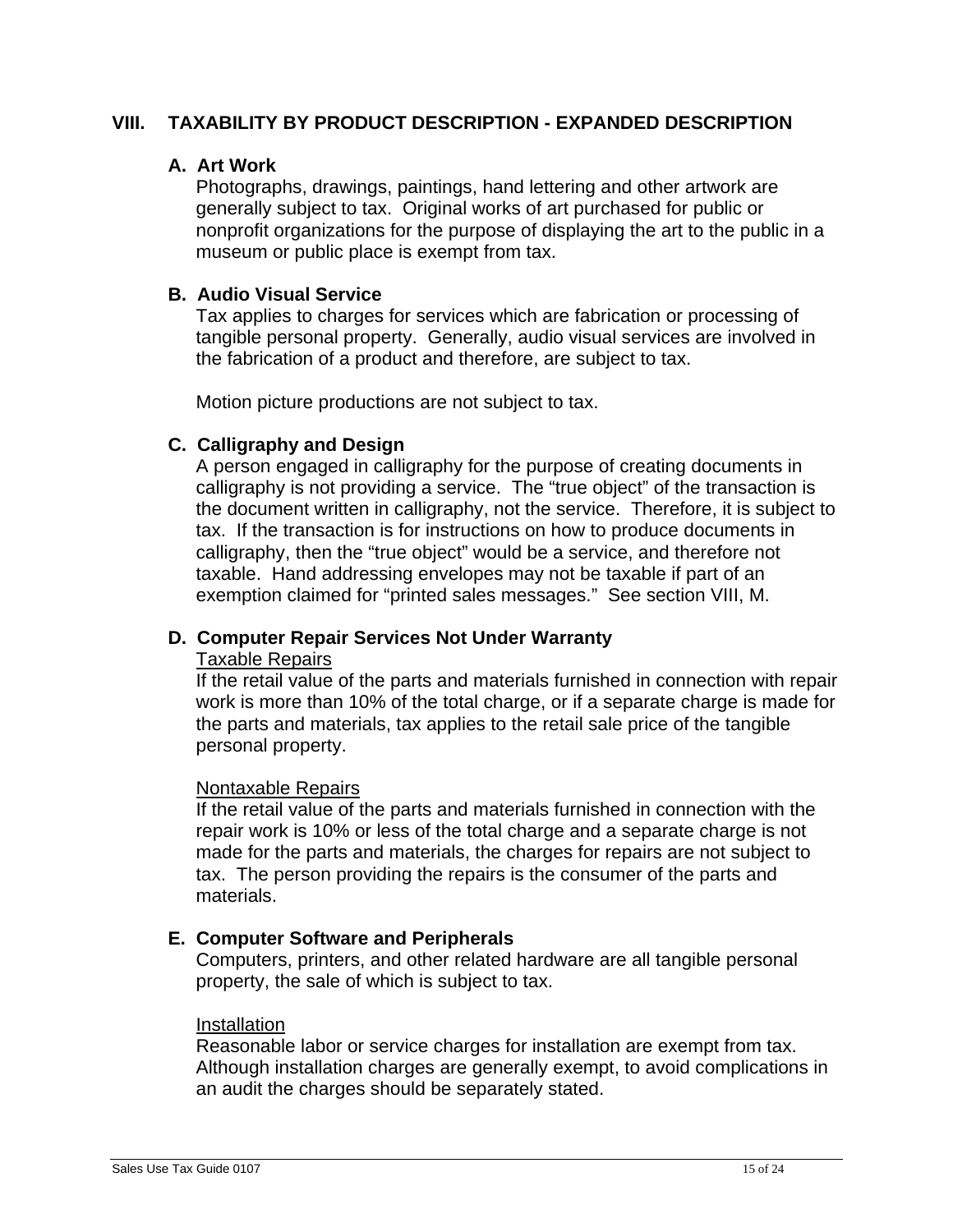#### Sales of Software

Licensing fees for prewritten (canned) programs transferred by disc or magnetic tape are subject to sales tax. A prewritten program is a program held or existing for general or repeated sale or lease. If the program is transferred entirely by download or modem, it is exempt from sales tax. If a hard copy, a CD, a written instruction manual or any other tangible property is provided in conjunction with the transfer, the entire price of the program will be subject to tax.

#### Optional Software Maintenance/Upgrade Contract

If the purchaser is not required by the vendor to obtain a maintenance contract as a condition of the sale of tangible personal property, the maintenance contract is not subject to tax.

#### Required Software Maintenance/Upgrade Contract

If the purchaser is required by the vendor to purchase a software maintenance contract as a condition of the sale, 50% of the contract is treated as taxable.

#### **F. Discounted Purchases**

Tax applies only to the amount of consideration received for the purchase of tangible personal property. If a discount such as a sale or trade discount is given, tax applies only on the amount of payment made.

This does not include discounts given due to trade-ins. The value of a tradein is taxable as this is consideration for the payment of tangible personal property.

#### **G. Engineering and Architectural Services – In General**

In distinguishing between the sale of a service (nontaxable) and the sale of tangible personal property, it is necessary to determine the "true object" of the transaction, i.e., whether the real object sought by the buyer is the service or the finished articles produced by the service. Generally, engineering and architectural services are exempt, unless tangible personal property is involved.

#### Specific Application

When engineering or architectural services involve the transfer of prototypes, models, or other tangible personal property produced in connection with a contract for research and development or a contract for product design, the services may be subject to tax.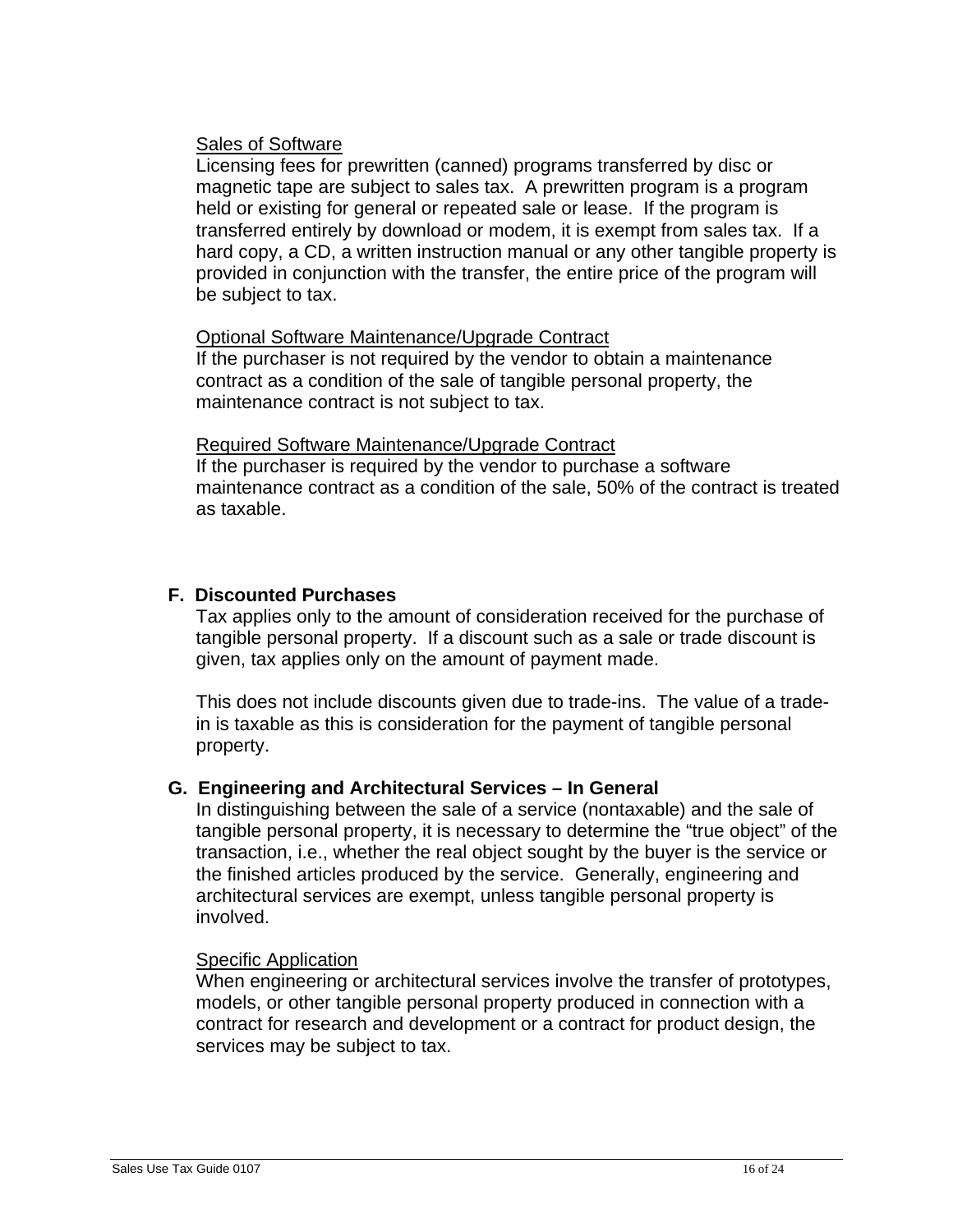The decision depends upon whether the original data represented by the property could have been conveyed to the client in verbal or written form. If the verbal or written forms were possible, the transfer of the property is subject to tax as it is now more than incidental to the service provided. In this application, the tangible personal property is what is sought, rather than the idea or verbal form. A service is not taxable when the transfer of tangible personal property is only incidental to the services rendered.

If the contract calls for phases where the purchaser can terminate the work at any time during a phase without an obligation to purchase tangible personal property, only the phase where tangible personal property will be sold is subject to tax.

#### **H. Fabrication Labor**

Fabrication is considered to be work done in creating, producing, or assembling a product. Modifying an item or system as part of a sale is also considered fabrication. Charges for fabrication labor are generally taxable, whether the labor charges are itemized or included in the price of the product. Examples of fabrication labor include:

- Manufacturing a new piece of machinery
- Shooting custom photographs or slides
- Altering a customer's cutting die so that it will produce a new and different item
- **Cutting metal or lumber provided by a customer**

Fabrication labor charges are not taxable if related to a nontaxable transaction such as a sale for resale.

#### **I. Freight/Shipping/Handling**

#### Shipping & Transportation Charges

Shipping and transportation charges that are incurred in connection with the sale of tangible personal property are *excluded* from the computation of sales tax only when;

- 1. They are separately stated, and
- 2. The shipment is made directly to the purchaser, and
- 3. The shipment is made by a common carrier (Postal Service, UPS, freight company)

 In the case where shipment is made by means of the retailer, the charges are generally subject to tax.

#### Handling Charges

Handling charges are not exempt from tax unless charged in conjunction with exempt property.

Lump Sum Charges for Shipping and Handling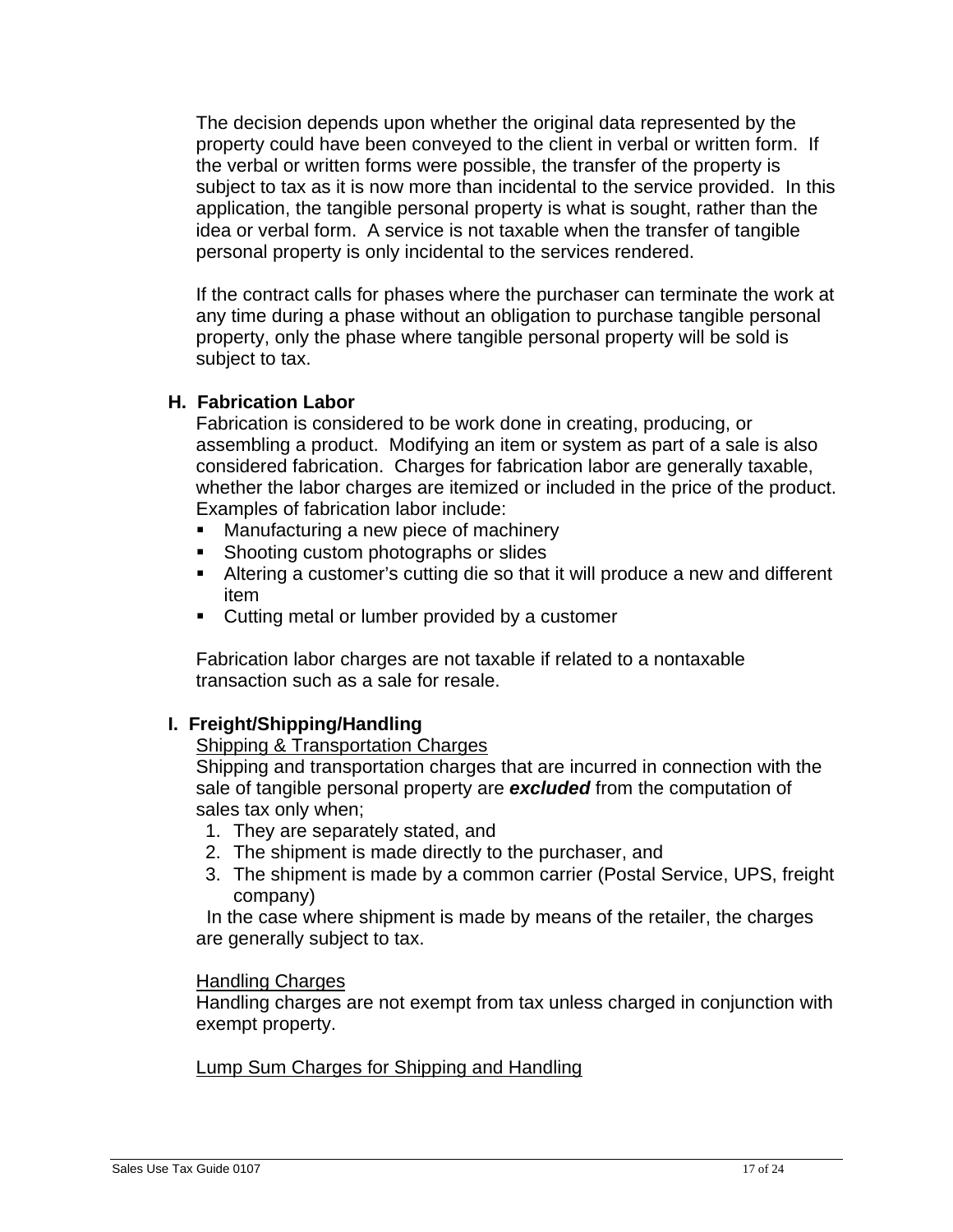Charges for shipping must be separately stated from handling charges to keep the exemption for shipping costs intact. SDSU Research Foundation will accrue use tax on lump sum charges for shipping and handling. However, tax should only be accrued if the property purchased is subject to sales tax.

## **J. Graphic Design Services**

Tax applies to the entire amount charged by commercial artists or designers for items of tangible personal property such as drawings, paintings, designs or sketches transferred to the client, whether or not the property is suitable for display or is useful for actual reproduction by photo-mechanical or other processes. Recent court case (Preston v SBE) exempts purchases of copyright interests or the right to reproduce works of art or photographs.

## Preliminary Art

*Tax does not apply* to charges for *preliminary art*. Preliminary art may be rough visualizations, layouts, and comprehensives, title to which does not pass to the client. Its purpose is generally for demonstrating an idea or message for acceptance by the client before a contract is entered into or before approval is given for preparation of finished art by the agency, commercial artists or design to its client. However, tax will apply to charges for preliminary art if it is not required to be prepared before entering into the contract or before obtaining approval of the finished art.

#### **K. Installation Labor**

Installation charges are generally exempt from tax whether or not they are separately stated. However, amounts designated as installation charges must be reasonable and supportable in the case of an audit.

Installation charges encompass charges attributable to the labor required to install a product. It is separate and distinct from fabrication labor, which is subject to tax.

#### L. **Mailing Services**

Tax does not apply to charges for services rendered in preparing material for mailing. Examples include: addressing, enclosing, sealing, collating, affixing labels, blocking out, tucking or clasping envelope flaps, metering, affixing stamps, edging seal or edging with stamp, addressing permit indicia, and sorting, tying, and sacking in compliance with postal rules and regulations.

#### **M. Maintenance Agreements (Other than Software Contracts)**  Optional Equipment Maintenance Contract

If the purchaser is not required by the vendor to obtain a maintenance contract as a condition of the sale of tangible personal property, the maintenance contract is not subject to tax. (See separate rules for optional software maintenance/upgrade contracts).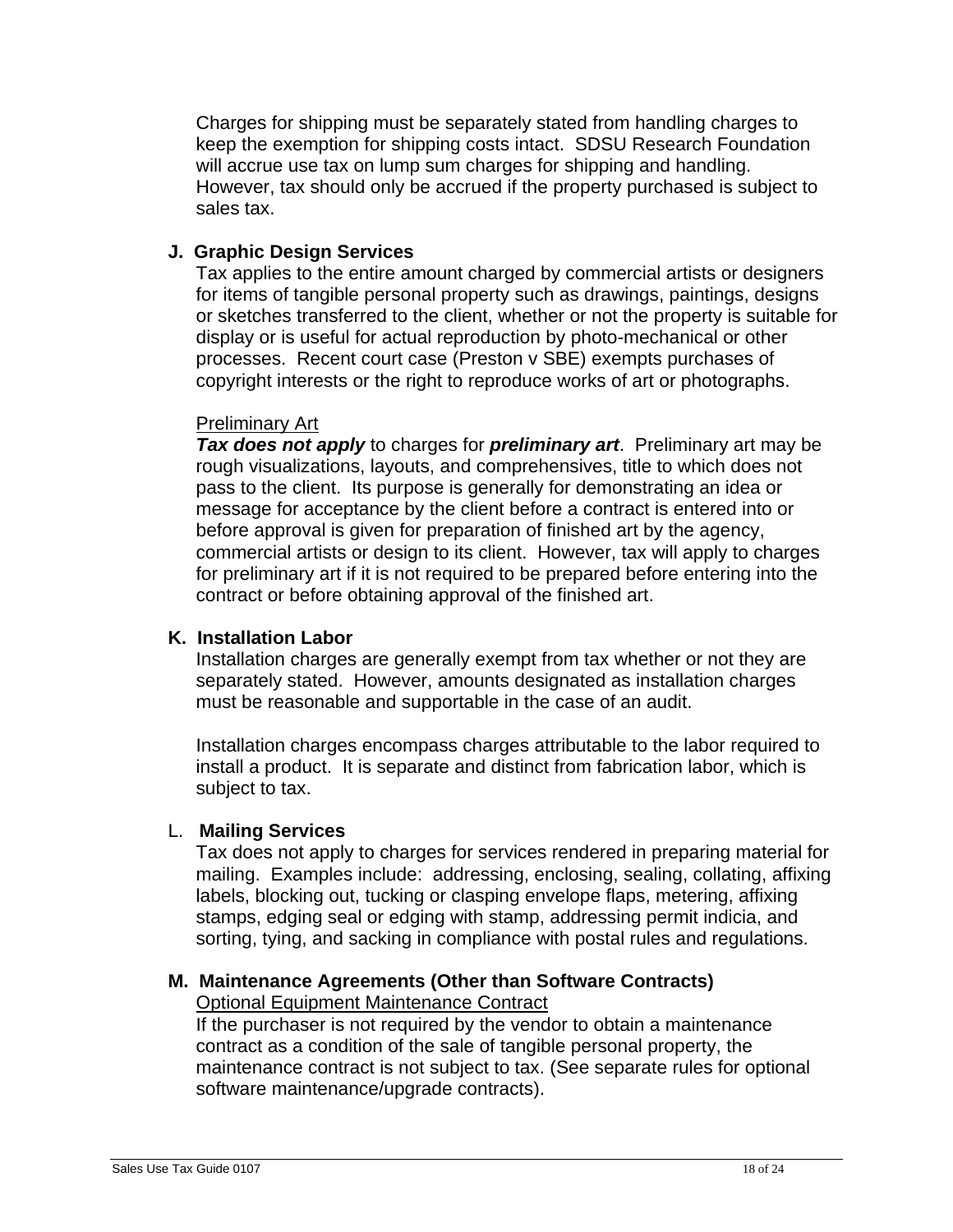Required Equipment Maintenance Contract

If the purchaser is required by the vendor to purchase a maintenance contract as a condition of the sale of tangible personal property, the maintenance contract is subject to tax.

# **N. Modular Furniture Systems**

Tax applies to the entire contract price less reasonable charges for installation. The invoice should separately state the price of installation labor such as labor to fasten panels to the building and labor to fasten fully constructed components to fully constructed panel systems or other components. Charges for fabrication labor, such as labor to attach, connect or fabricate panel systems or components and labor to attach or connect one panel to another to form workstations or cubicles are subject to tax.

If the labor costs are not separately stated, ten percent (10%) of the total contract price, (excluding charges attributable to furniture and other property not attached to panels or realty) will be presumed to be a charge for labor to install the property.

# **Modular Office Buildings**

Tax applies to 40% of the sales price at which factory-built housing or school buildings are sold to a consumer.

## O. **Photographic Services**

**Sales tax applies** to all film processing charges (i.e., printing, enlarging and duplicating photos, as distinguished from negative development). These are taxable as the end result is tangible personal property subject to sales tax.

Sales tax does not apply to separately stated charges for the negative development of customer-furnished film. To sustain the exemption, the film development charges must be stated separately from the processing charge. Development of film by the reverse process method is not the negative development of film.

# **P. Printed Materials - Brochure**

All printed matter sold by printers is subject to tax unless the item is sold for resale or is specifically exempt, such as items qualifying as printed sales messages (see below). The production of printed matter for a consumer is a sale of tangible personal property whether the materials incorporated into the printed matter are furnished by the consumer or the printer. Unless that sale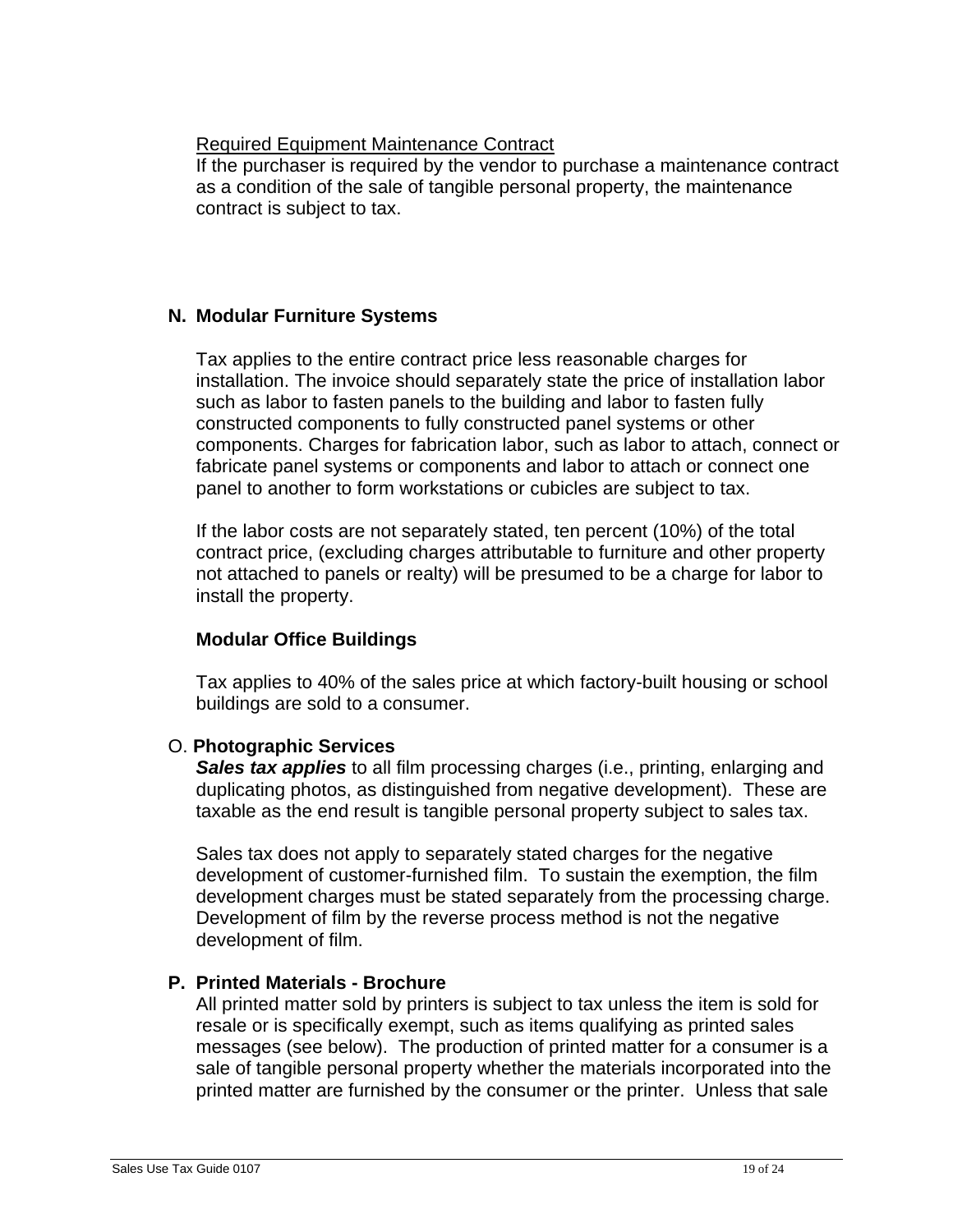is exempt from tax, tax applies to the gross receipts or sales price of the sale with no deduction on account of: the cost of the raw materials or other components; labor or service costs of any step in the process of producing;, fabricating, processing, printing, or imprinting the tangible personal property; or any other expenses or services that are a part of the sale. SDSU Research Foundation must accrue use tax on these purchases, unless purchased from a California retailed or purchased under a resale certificate, where SDSU Research Foundation intends to resell the brochure.

#### **Services**

Tax applies to customer charges for services that are a part of the sale of tangible personal property to consumers, such as overtime and set-up charges and charges for die cutting, embossing, folding (except as provided for mailing services), and other binding operations.

#### Printed Sales Messages

There is an exemption for printed sales messages per regulation 1541.5. Printed sales messages are limited to catalogs, letters, circulars, brochures, and pamphlets printed for the purpose of advertising and promoting goods or services. Sales tax does not apply to the sale or use of printed sales messages that meet all of the following conditions:

- Material advertises a product or service and is printed to the special order of the customer;
- Material is mailed or delivered by the seller, the seller's agent or mailing house acting as the agent for the purchaser, through the U.S. mail or other common carrier; and
- Material is distributed at no cost to third parties that become owners of the printed material.

#### **Q. Publishing**

The transfer to a publisher of an original manuscript, whether on paper or in machine-readable form, by the author for the purpose of publication is not subject to taxation. However, tax applies to the sale of copies of an author's work.

#### **R. Publishing – Fees Paid to Designers and Art Directors**

Fees paid to a designer or art director for their ability to design, conceive or dictate ideas, concepts, or specifications are not subject to tax if the designer or art director does not transfer tangible personal property to convey the ideas. However, photographs, drawings, paintings, hand lettering and other artwork are generally subject to tax

#### **S. Publishing – Production Functions**

Tax applies to the gross receipts from the retail sale of camera-ready art or camera-ready copy. Charges for the performance of all production functions, whether or not separately stated are included.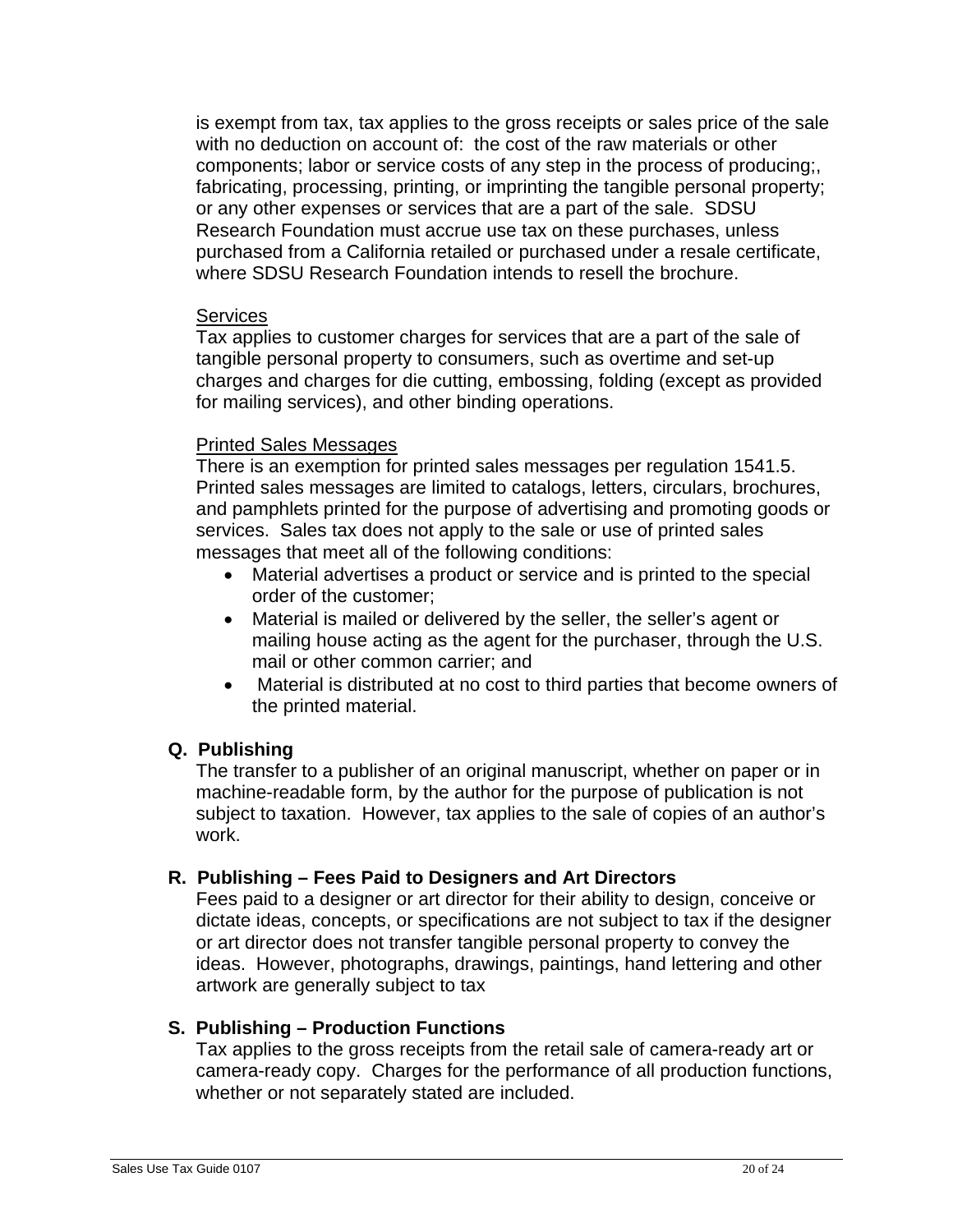However, the following functions are not subject to tax; manuscript mark-up, formatting, typesetting, proofreading, production coordination, and production editing. If such functions are separable in the sense that there is not a contract for camera-ready copy art until after such functions are completed, then such functions are nontaxable.

#### **T. Rentals/Leases**

Generally, rentals and leases are use tax transactions for which the owner/lessor is responsible for the collection of tax. Owner/lessors have the option to pay tax on the purchase price of items they will rent or lease and not collect tax on the rental receipts derived from the property, if leased in substantially the same form as acquired. Therefore, it should be questioned whether the owner/lessor paid sales tax on the purchase price. If sales tax was paid on the purchase price, no use tax is due on the rental receipts. This should be clearly stated on the invoice.

If the owner/lessor did not pay sales tax on the property, it is the responsibility of SDSU Research Foundation to accrue use tax on the rental/lease of that property.

## **U. Repairs**

Generally, repair work that is not covered under a warranty has the following tax applications:

• Repairperson as Retailer

If the retail value of the parts and materials furnished in connection with repair work is more than 10% of the total charge, or if the repairperson makes a separate charge for such property, the repairperson is the retailer and *sales tax applies* to the fair retail selling price of the property. The invoice must segregate the fair retail selling price of the parts and materials from the charges of labor. If a segregation is not made, the Board of Equalization will estimate the retail value of the parts and materials during an audit.

Generally, the repairperson will be located in California. SDSU Research Foundation does not need to accrue taxes for purchases from California retailers, even when the transaction is taxable, unless SDSU Research Foundation issues a resale certificate to the retailer.

## • Repairperson as Consumer

If the retail value of the parts and materials furnished in connection with the repair work is 10% or less of the total charge, *and* if no separate charge is made for such property, the repairperson is the consumer of the property. SDSURF is not required to accrue or pay any taxes for these purchases.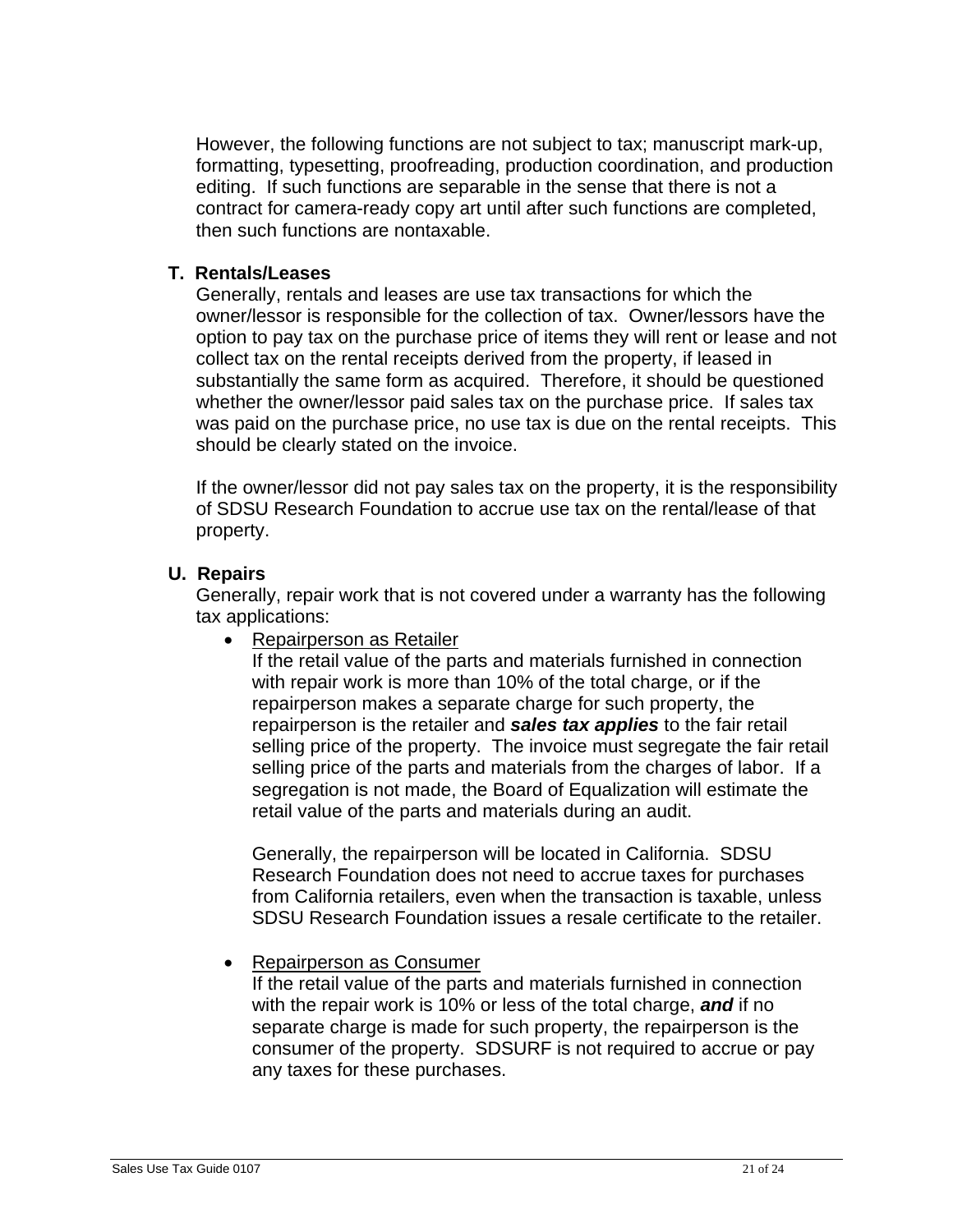#### **V. Restocking Fees**

When restocking fees exceed the average cost of restocking and returning items to inventory, the credit for returns from customers is disallowed and the entire charge becomes taxable. However, this penalty is imposed on the retailer and not the consumer. SDSU Research Foundation will not accrue tax on restocking fees.

## **W. Software Maintenance/Upgrade Contracts**

Maintenance contracts sold in conjunction with software have different tax applications depending on the type of contract involved. A maintenance contract generally provides that a customer will be entitled to receive, during the contract period, storage media on which prewritten program improvements or error corrections have been recorded. It may also provide that the customer will be entitled to receive, during the contract period, telephone or on-site services.

*Mandatory* maintenance contracts are *taxable* regardless of whether they are for consulting services, updates, or a combination of the two.

*Optional* maintenance contracts are taxable as follows:

- If no personal property whatsoever is transferred to the customer during the period of the maintenance contract, tax does not apply to any portion of the maintenance charge.
- If the maintenance contract entitles the customer to receive program improvements or error corrections in the form of tangible storage media, 50% of the charge is taxable as the sale of tangible personal property. The remaining 50% of the lump sum charge is treated as a nontaxable charge for repair.
- Tax does not apply to a separately stated charge for consultation services if the purchaser is not required to purchase those services in order to purchase or lease the tangible personal property.

#### **X. Subscriptions**

Tax does not apply to the subscription of a periodical, including a newspaper, which appears, at least four, but not more than 60 times a year. The periodical must be sold by subscription and delivered by mail or common carrier.

#### **Y. Trade-In Allowances**

Trade-In allowances on tangible personal property are taxable. The allowance is consideration in the form of barter. Tax applies to all charges attributed to the trade-in allowance.

#### **Z. Video Production Services**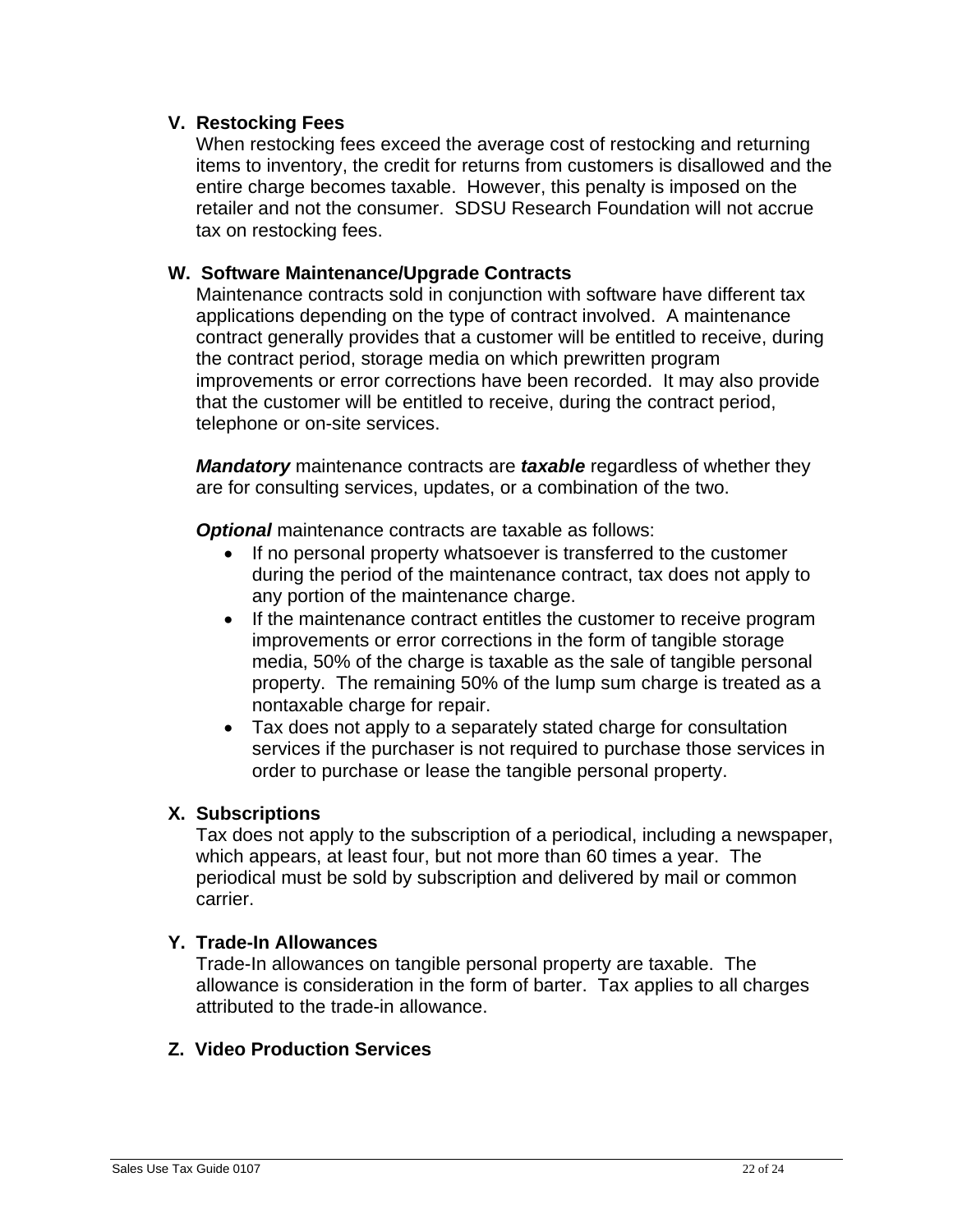Tax does apply to any "qualified production service" performed by any person in any capacity in connection with the production of all or any part of a "qualified motion picture".

A "qualified production service" is defined as any fabrication performed by any person in any capacity on film, tape, or other audiovisual embodiment in connection with the production of all or any part of any qualified motion picture. The services include, but are not limited to, photography, sound or music recording, and creation of special effects or animation.

A "qualified motion picture" is any motion picture or portion thereof, whether finished or not, which is produced, adapted, or altered for exploitation in, on, or through any medium or by any device for any purpose, including, but not limited to, any entertainment, commercial, advertising, promotional, industrial, or education purpose.

Qualified motion pictures do not include motion pictures produced for private non-commercial use, such as motion pictures of weddings or graduations to be used as family mementos, accident reconstruction videotapes to be used for legal analysis, or student films to be used for class projects.

#### **AA. Warranties**

The tax treatment for repairs made under warranties and the replacement parts used in the fulfillment of the warranties vary depending on the nature of the contract.

#### Mandatory Warranty

Warranties that must be purchased as a condition of the sale are mandatory warranties. Services that are a part of a sale are included within the definition of "sales price". As a result, mandatory warranties when sold in connection with tangible personal property are *subject to sales tax*.

#### Optional Warranty

Optional warranties are *not subject to sales tax*. The person obligated to provide services under an optional warranty contract is the consumer of parts furnished in conjunction with the contract. (The service provider will have paid or accrued sales tax on the purchase of parts used in connection with the optional warranty). The charges for the optional warranty should be separately stated on the sales invoice along with a clear indication that the warranty is optional.

#### **BB. Word Processing Services**

**Tax does not apply** to charges for furnishing original letters or documents, or carbon copies produced simultaneously with the original that is prepared by using a typewriter or word processing equipment.